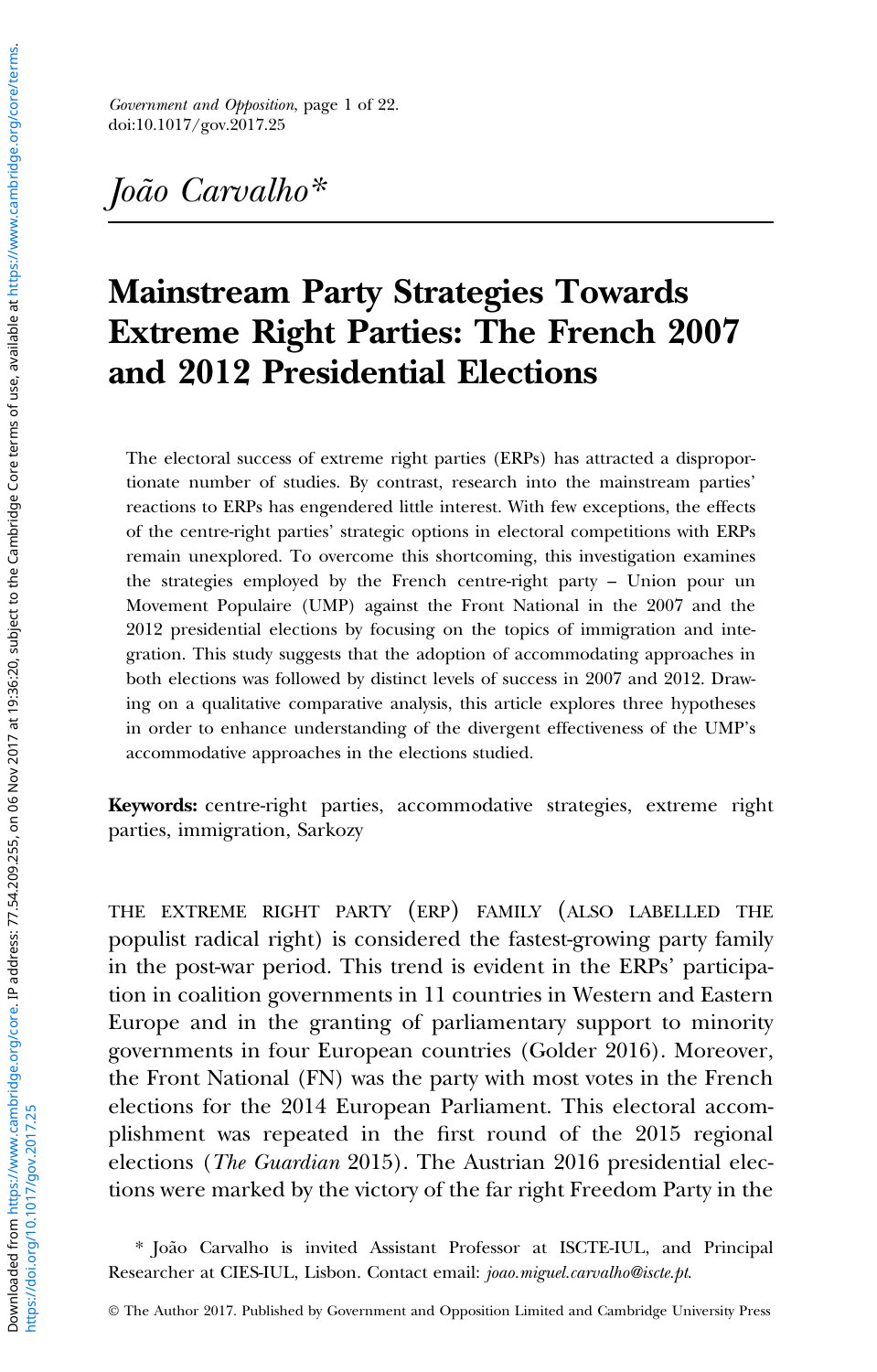first round (later defeated, in the second round) with 49.7 per cent of the vote (The Guardian [2016\)](#page-19-0). The electoral success of ERPs attracted a disproportionate amount of attention from scholars, focusing on the causes bolstering the upsurge of the parties, which turned this party family into the most studied in political science (Mudde [2016](#page-20-0)).

By contrast, mainstream party strategies towards ERPs attract far less attention, which helps to explain the limited availability of in-depth research on this topic (Bale et al. [2010;](#page-18-0) Mudde [2007\)](#page-20-0). Yet the electoral inroads that ERPs have made in European party systems pose complex challenges to mainstream parties, both on the left and on the right. Mainstream parties came under increasing pressure to devise strategies to tackle the ERPs' challenge at the ballot box (Downs [2001](#page-18-0)). In the mid-2000s, a seminal study was published on the relationship between electoral support for niche parties (including ERPs) and the strategies of mainstream parties (Meguid [2008](#page-20-0)). From then, a limited number of studies were developed on mainstream parties' strategies towards ERPs, exploring their impact on electoral competition at a cross-national level or the reasons underlying the adoption of particular strategic options (Bale et al. [2010;](#page-18-0) Odmalm and Bale [2015;](#page-20-0) Wagner and Meyer [2017](#page-21-0)). With very few exceptions (Odmalm and Hepburn [2017\)](#page-20-0), the causal factors that influence the effectiveness of the strategic options adopted by mainstream parties towards ERP competitors remain unexplored in the literature.

Consequently, this topic remains engulfed in intense controversy, especially in cases where the centre-right parties converged with the policy positions of ERPs (Mudde [2007\)](#page-20-0). Some authors associated the rightward shifts of centre-right parties on immigration with the weakening of ERPs' electoral support (Kitschelt [1995;](#page-19-0) Meguid [2008](#page-20-0)). Others argued that accommodation strategies of mainstream parties towards ERPs enhance the latter parties' legitimacy and their political success (Bale [2003;](#page-18-0) Mondon [2014\)](#page-20-0). In sum, the research question formulated in the mid-2000s of 'why and how co-optation works in some cases and not in others' (Schain [2006](#page-20-0): 272) remains unaddressed. To overcome this shortcoming, this article explores the effectiveness of the strategy adopted by the French centre-right party – the Union pour un mouvement populaire (UMP – Union for a Popular Movement) towards the FN in the French presidential elections of 2007 and 2012 by focusing on the topics of immigration and integration.

Past research into the French political system suggested that mainstream parties uncomfortably adopted the full range of available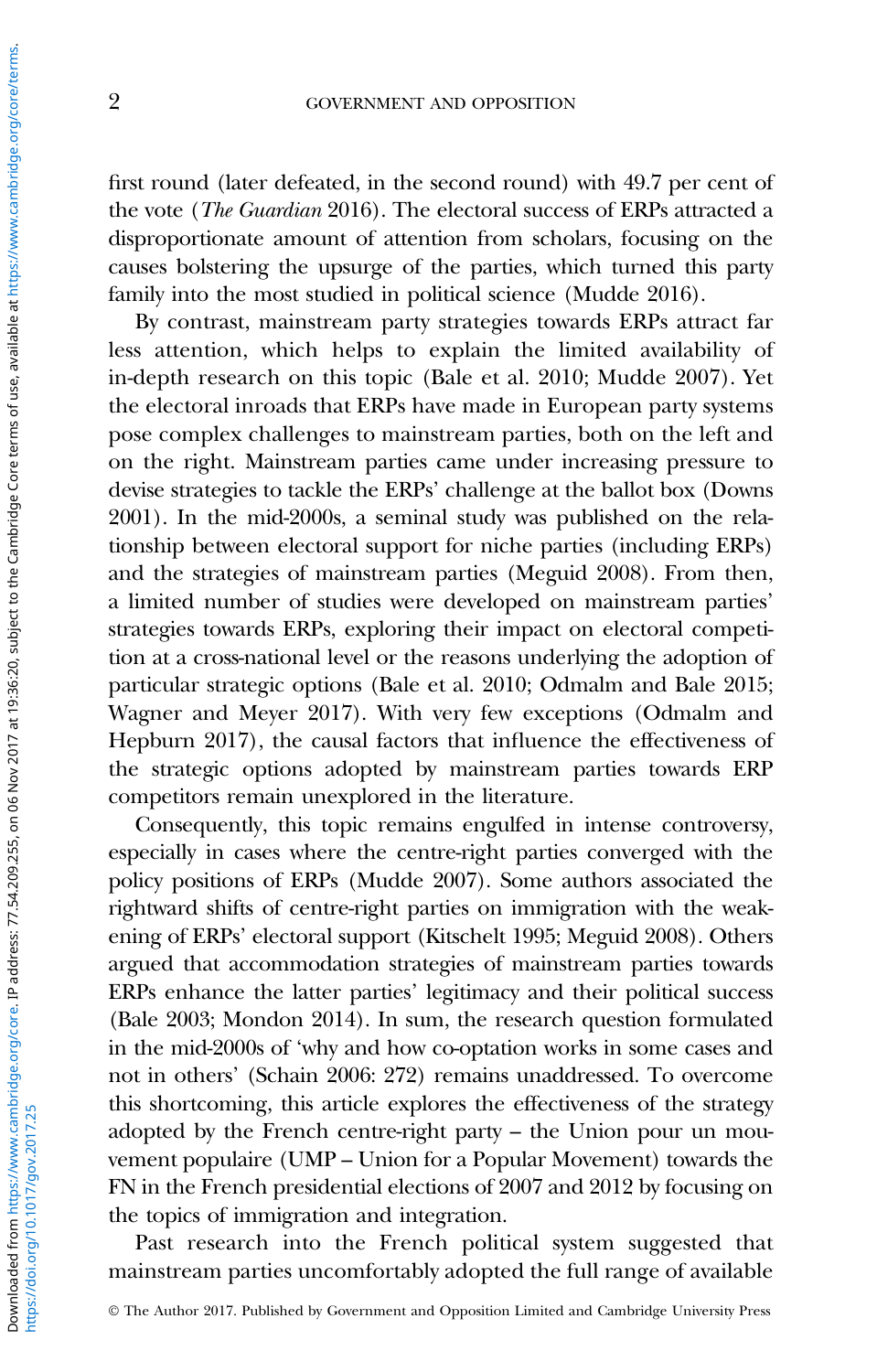strategies towards the FN but failed to derail that party's electoral inroads (Schain [2006\)](#page-20-0). Others associated the FN's electoral entrenchment in the French party system with the successive failures of the French centre right to conduct a successful accommodative strategy due to intra-party divisions, contradictory policy developments and the centre left's adversarial approach (Meguid [2008](#page-20-0)). Within this context, this investigation will explore the relationship between the UMP's and FN's electoral performances in 2007 and 2012 and the strategic options undertaken by the French centre right. Furthermore, the article will assess a set of hypotheses to understand the effectiveness of the UMP's strategies towards the FN. To achieve these objectives, this investigation develops a comparative qualitative analysis of the two elections based on a most-similar cases research design. This choice eliminates potential variations in the structural context that could influence the result of the French centre-right strategy towards the FN (George and Bennett [2005\)](#page-19-0).

The French presidential elections are contested on the basis of single-member constituencies and according to a 'two-ballot-majorityplurality' electoral system wherein the two most voted-for candidates from the first round pass on to the second round (Elgie [2005;](#page-19-0) Grofman and Lewis-Beck [2005](#page-19-0)). Based on poll analysis, the case selection enhances the evaluation of the UMP's strategy towards the FN in the two rounds of the presidential elections. After the in-depth study of the two selected case studies, this investigation provides a comparative synthesis of the identified causal relationships to understand the divergent effectiveness of the centre-right party's accommodative approaches. Thus, the subsequent investigation is divided into four sections. The first provides an overview of the literature on mainstream parties' strategies towards ERPs and the hypotheses evaluated in this investigation. The second and third sections explore the patterns of party competition in the 2007 and 2012 presidential elections, and the fourth part provides a comparative synthesis. The final section highlights the contribution of this investigation to the wider literature on political competition between the centre right and ERPs.

#### STRATEGIC OPTIONS OF MAINSTREAM PARTIES TOWARDS ERPs

Drawing on the seminal investigation proposed by Bonnie Meguid ([2008](#page-20-0)), mainstream parties compete with niche parties through their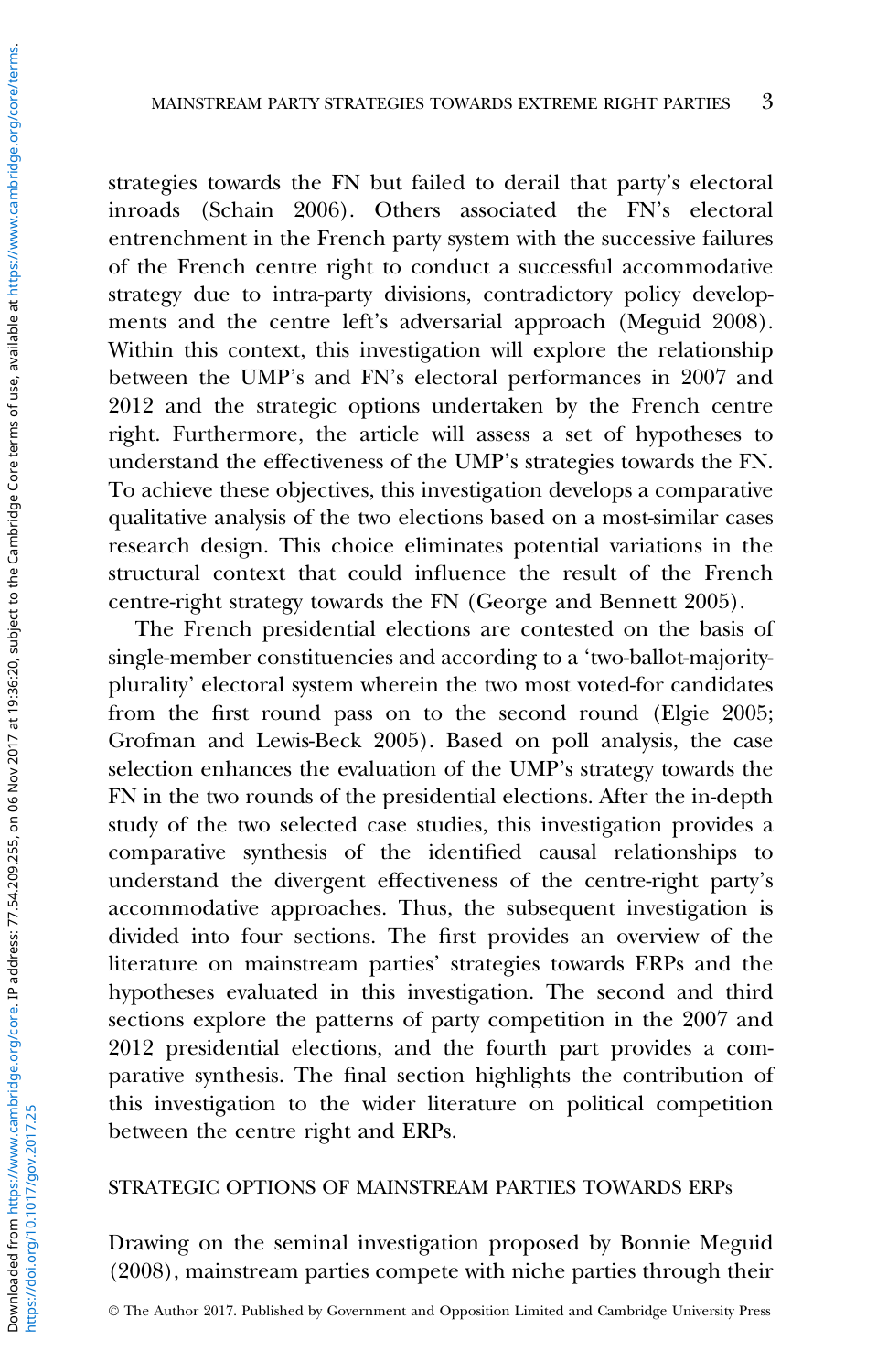ability to shift policy positions, to manipulate the overall salience in the political agenda and to contest the issue ownership of the emerging party. Following this 'spatial model of party interaction', the established parties' strategies encompass: dismissive strategies, adversarial strategies and accommodative approaches (Meguid [2008;](#page-20-0) see also Bale et al. [2010](#page-18-0); Downs [2001](#page-18-0)). A dismissive strategy involves the deliberate neglect of the most important issue articulated by the niche party in order to reduce the salience of its political agenda. Therefore, mainstream political elites seek to diminish the niche party's legitimacy and to enhance its political ostracism (Meguid [2008\)](#page-20-0). Alternatively, an adversarial approach refers to cases in which the mainstream parties adopt the opposite stance on the policy issue introduced by the niche party. Despite the emphasis on the illegitimate character of the niche party's proposals, this strategic option ends up reinforcing the salience of its political agenda and that party's issue ownership (Meguid [2008\)](#page-20-0).

Accommodative strategies involve a convergence by the mainstream parties with the policy position articulated by the niche party. This political process has also been labelled engagement, informal co-option or clothes stealing in other studies on ERPs (Downs [2001;](#page-18-0) Hainsworth [2008;](#page-19-0) Schain [2006](#page-20-0)). Through this strategy, mainstream parties acknowledge the importance of the topic dominated by the niche party, increasing its overall salience and adopting a similar policy stance to the one proposed by the new rival. The success of an accommodative approach is supposedly interdependent with a particular timeframe: the early stage of the main issue's politicization (Meguid [2008](#page-20-0)). Once an ERP becomes entrenched in the party system, the chances of success for mainstream parties' efforts to undermine the niche party's issue ownership decline substantially (Art [2006](#page-18-0)). There is a wide expectation that accommodative approaches will most likely help to overturn the new party's exclusivity on a particular topic, undermine its issue ownership and foster the niche party's electoral decline (Kitschelt [1995](#page-19-0); Meguid [2008\)](#page-20-0).

However, recent cross-national research concluded that 'broadbased mainstream accommodation' was not followed by a decline in ERPs' electoral support. This study recommended the reassessment of the relationship between mainstream party strategies and the radical right's performance in the polls (Wagner and Meyer [2017](#page-21-0)). Furthermore, the deployment of accommodation strategies also involves potential perils as the rightward shift of the centre right can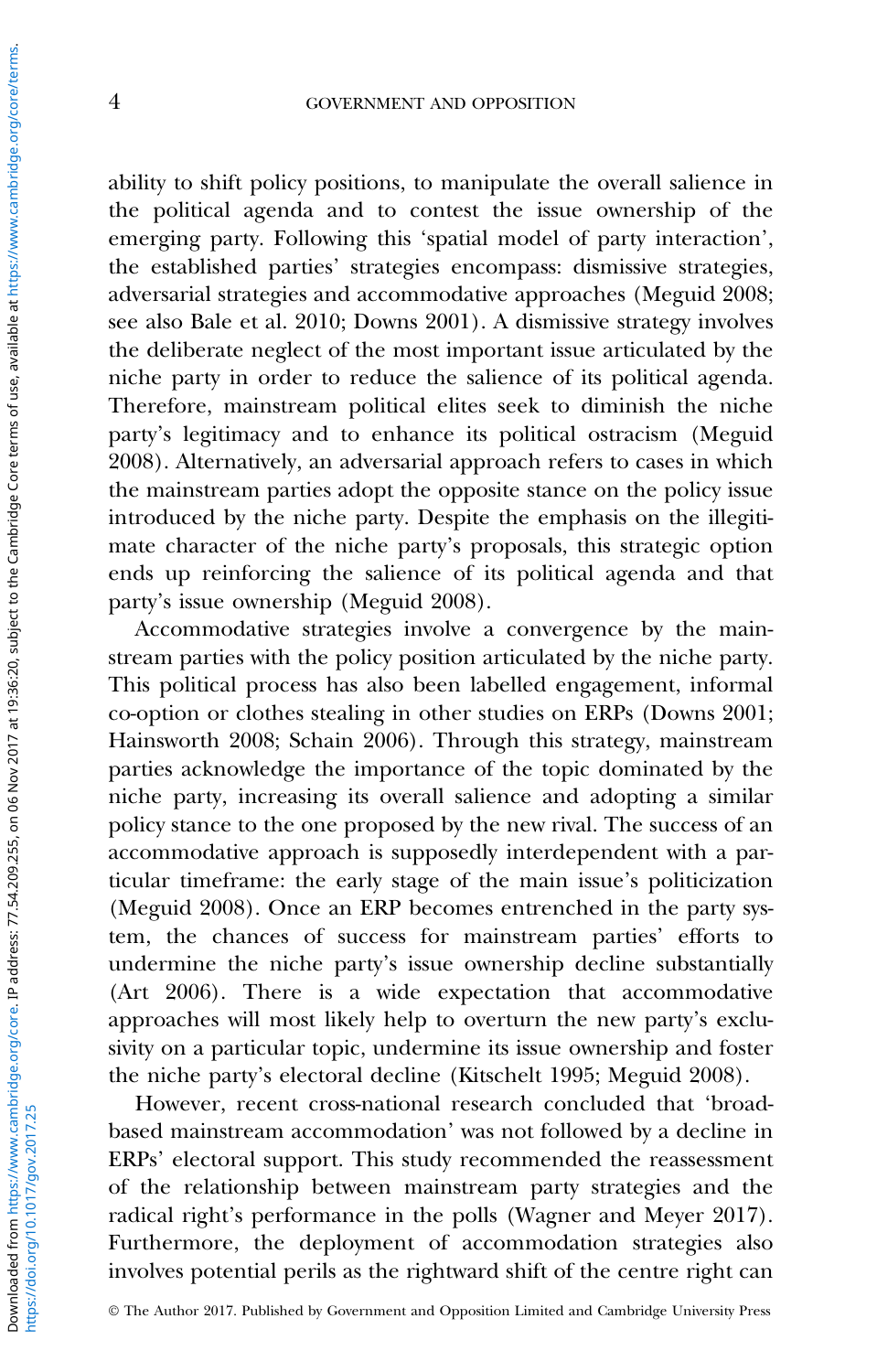alienate median voters, directly benefiting rival mainstream parties (Kitschelt [1995](#page-19-0)). In this context, this research will identify the strategies employed by the UMP towards the FN for the selected ballots and explore the effectiveness of those strategic choices. This assessment demands the analysis of the issue ownership of opposition to immigration, the rates of electoral support of the UMP and the FN in the first round, and the behaviour of the ERP's electorate in the second round of the 2007 and 2012 presidential elections.

Drawing on insights based on the literature on mainstream parties and ERPs, this article examines three hypotheses to enhance understanding of the effectiveness of the UMP's strategy towards the FN in 2007 and 2012. First, mainstream party strategies are supposedly bolstered by the greater legislative experience and governmental efficacy of the mainstream parties. These parties also enjoy extensive access to the media and a wider ability to disseminate their policy preferences across the electorate than niche parties do (Meguid [2008\)](#page-20-0). Hence, the higher degree of party resources and access to the media enjoyed by mainstream parties is supposed to explain the vulnerability of ERPs in the face of the mainstream parties' strategies.

### Hypothesis 1: Centre-right parties' greater access to electoral resources than ERPs' fosters the success of the centre-right parties' accommodative approaches towards ERPs.

Secondly, the lack of effectiveness of mainstream parties' accommodative or adversarial strategies towards ERPs was associated with endogenous factors related to the observation of intra-party conflicts. Internal divisions can severely affect the credibility of the mainstream party's selected strategy, delay its implementation or even prevent the adoption of the ideal strategic option (Meguid [2008](#page-20-0): 92). The second hypothesis will therefore explore the potential impact of intra-party disputes on the effectiveness of the UMP's strategy towards the FN in 2007 and 2012.

Hypothesis 2: A lack of internal divisions within centre-right parties boosts the success of their accommodative approaches towards ERPs.

In the context of diminishing party membership and the decline of partisan loyalties across Europe, political competition became increasingly centred on the personality of party candidates (Poguntke and Webb [2005\)](#page-20-0). Past research suggested that public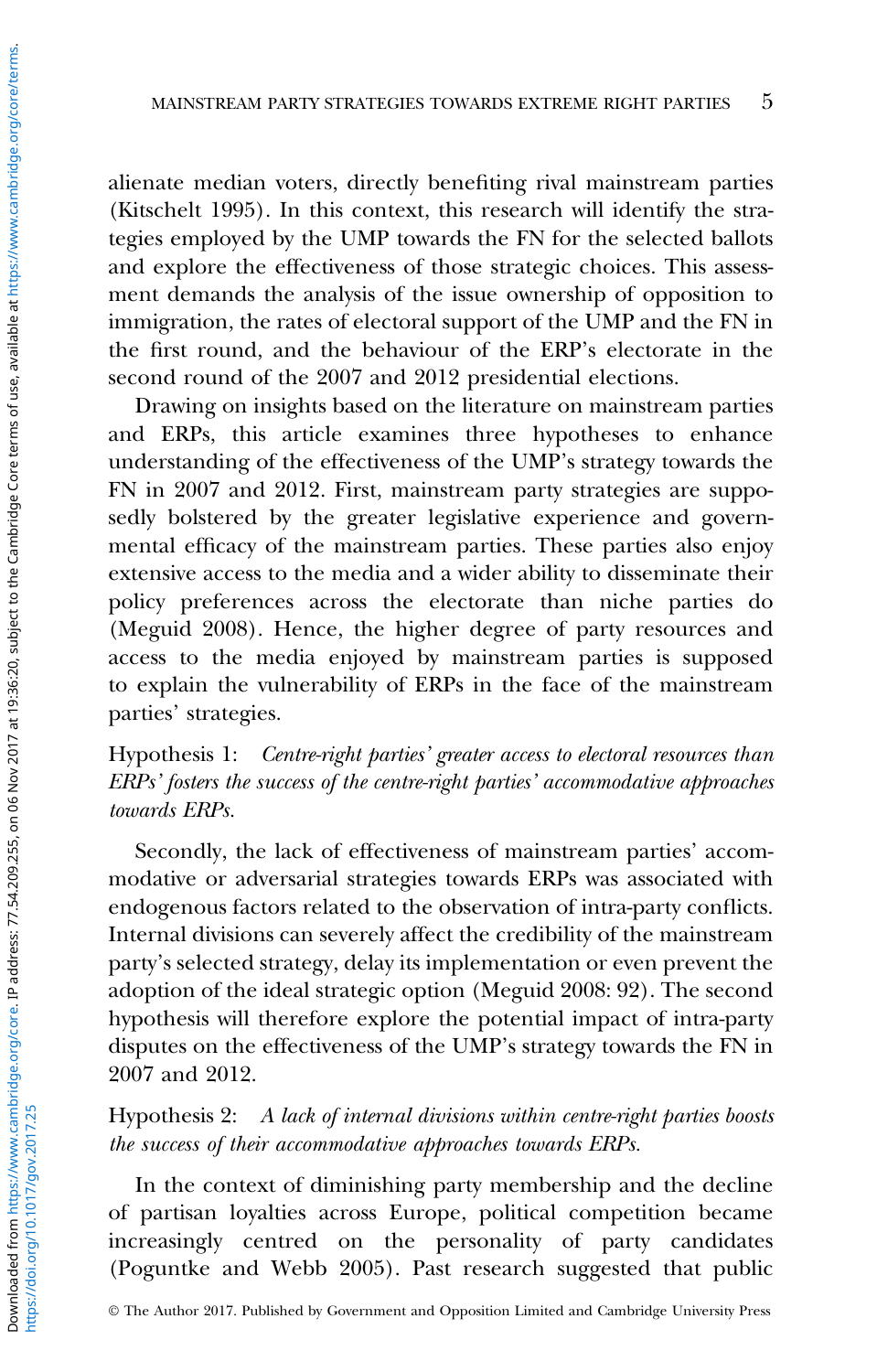preferences at the electoral level became ever more contingent upon the perception of the candidates' personal traits and their ability to implement the proposed electoral pledges (Carvalho [2014](#page-18-0); Mayer [2007\)](#page-20-0). Therefore, the influence of the UMP's and the FN's candidates' public images on the efficiency of the French centre right's strategic options at the selected ballots is the third hypothesis examined in this research.

Hypothesis 3: The electorate's assessment of centre-right candidates' personal qualities as superior to those of the extreme-right candidates enhances the success of centre-right parties' accommodative approaches towards ERPs.

The comparison of the relationships between the former hypotheses and the effectiveness of the UMP's strategies in the two selected cases will enhance the identification of the most relevant causal factor behind the former political process. After this theoretical overview, the next section presents an in-depth analysis of the 2007 presidential elections.

#### THE FRENCH 2007 PRESIDENTIAL ELECTIONS

From the mid-2000s to the early 2010s, the French centre right's electoral strategy was closely associated with the personality of Nicolas Sarkozy (Haegel [2013](#page-19-0)). Nominated as the UMP presidential candidate in January 2007, Sarkozy's political campaign had been active ever since his ascension to the UMP's presidency in 2004. Thereafter, Sarkozy employed this office as a platform for unveiling his electoral strategy for the 2007 presidential elections and adopted a twopronged approach on immigration and integration (Marthaler [2008\)](#page-19-0). To secure the UMP's nomination for the presidential election, Sarkozy sought to distance himself from the unpopular legacy of the UMP president, Jacques Chirac. The French interior minister adopted a confrontational approach towards Chirac, presenting controversial proposals such as the deployment of a quota system to manage inflows and positive discrimination regarding the integration of immigrants (Sarkozy [2005\)](#page-20-0). These measures embodied Sarkozy's overall project to promote a 'rupture' with past approaches, but President Chirac vetoed them due to their challenge to French Republicanism (Schain [2008](#page-20-0)). Consequently, this intra-party conflict fostered the interior minister's image as an outsider vis-à-vis the political establishment, someone who would break with the status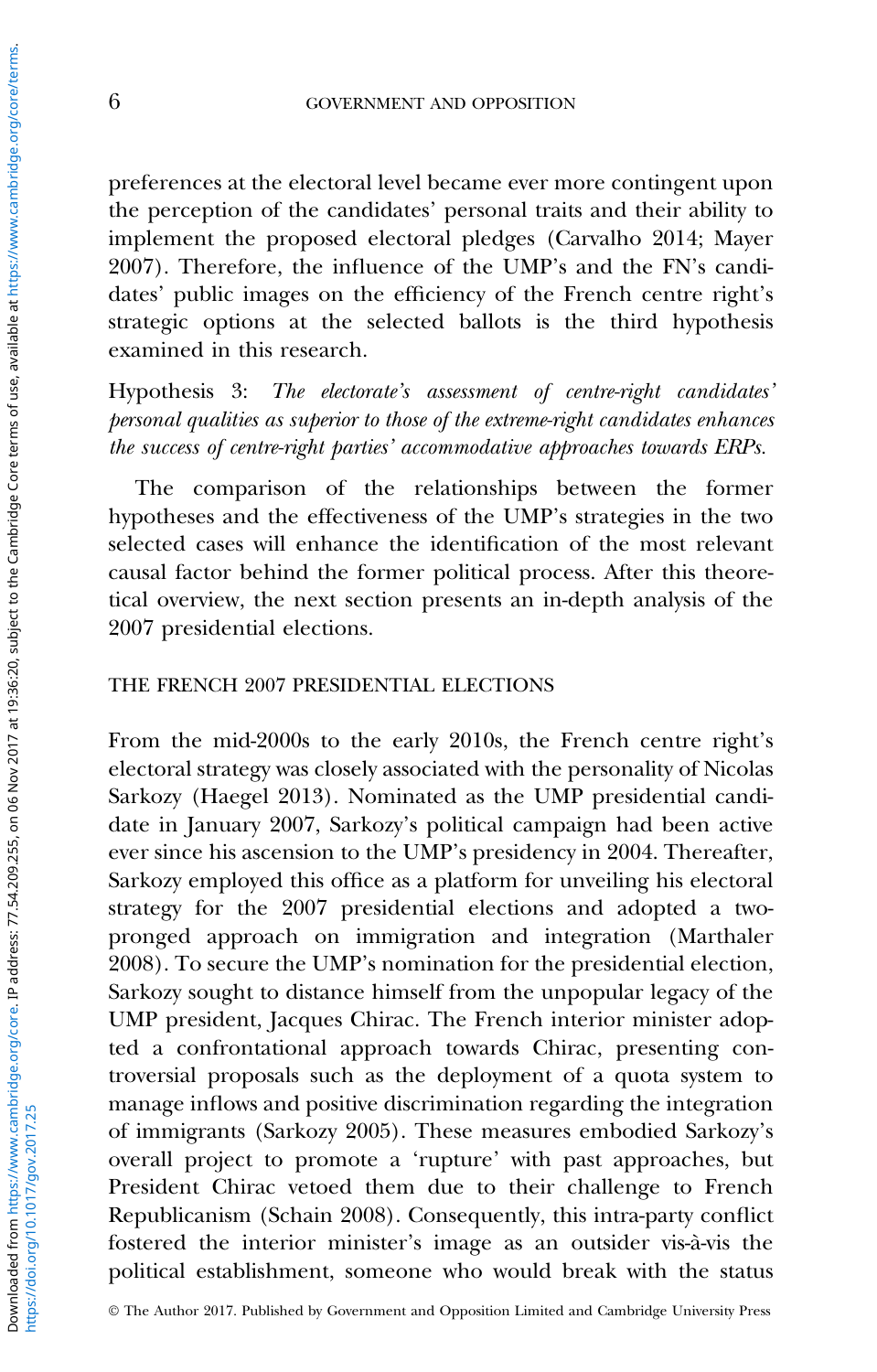quo, and this insulated Sarkozy from the UMP's negative incumbency effect (Cole et al. [2008](#page-18-0)).

Parallel to this, Sarkozy's proposals regarding immigration control sought to neutralize the FN's threat of dividing the right-wing electorate in the first round of the 2007 election (Carvalho [2014\)](#page-18-0). At a party convention entitled 'Selected Immigration, Ensured Integration', Sarkozy ([2005\)](#page-20-0) announced the objective of increasing the share of labour immigration to the detriment of 'unwanted inflows' (family reunion and asylum). Notwithstanding Sarkozy's rejection of 'zero-immigration policies', the framing of certain types of inflows as unwanted was distinctive of the FN's electoral programmes (FN [2001\)](#page-19-0). Thereby, the UMP positions on immigration control shifted onto the FN's ground in order to mobilize the far right's electorate in Sarkozy's favour in 2007, as he himself publicly admitted (Marthaler 2007). Despite the watering-down effects of the presidential veto, the 2006 immigration law introduced substantial restrictions on family reunion as well as a Welcome and Reception Contract to tackle a 'crisis of the integration system' (Schain [2008\)](#page-20-0). Consequently, Sarkozy's tenures as interior minister (2002–3, 2005–7) enhanced public perceptions of his statesman credentials and governmental efficiency regarding the promotion of a restrictive approach to immigration (Cautrès and Cole [2008](#page-18-0)).

During the 2007 election campaign, the convergence between the UMP's stances on immigration and integration and the FN's discourse was evident, following Sarkozy's informal co-option of the FN's cultural xenophobia. According to the UMP candidate, France faced 'the most serious identity crisis in its history', which was associated with irregular inflows and the presence of immigrants unwilling to integrate into French society (Sarkozy [2007\)](#page-20-0). The framing of immigration as a threat to national identity was a cornerstone of the FN's ideology under the leadership of Jean Marie Le Pen and in the FN's electoral campaign in the preceding presidential elections (FN [2001\)](#page-19-0). Thus, the UMP adopted an accommodative approach towards the FN's stance. The radicalization of the UMP's positions on immigration and integration was crystallized by a TV interview in which Sarkozy proposed creating a ministry of immigration and national identity (Libération [2007\)](#page-19-0). Furthermore, the UMP manifesto restated the proposal of a quota system to manage inflows and the introduction of further restrictions on family reunion (UMP [2007\)](#page-21-0).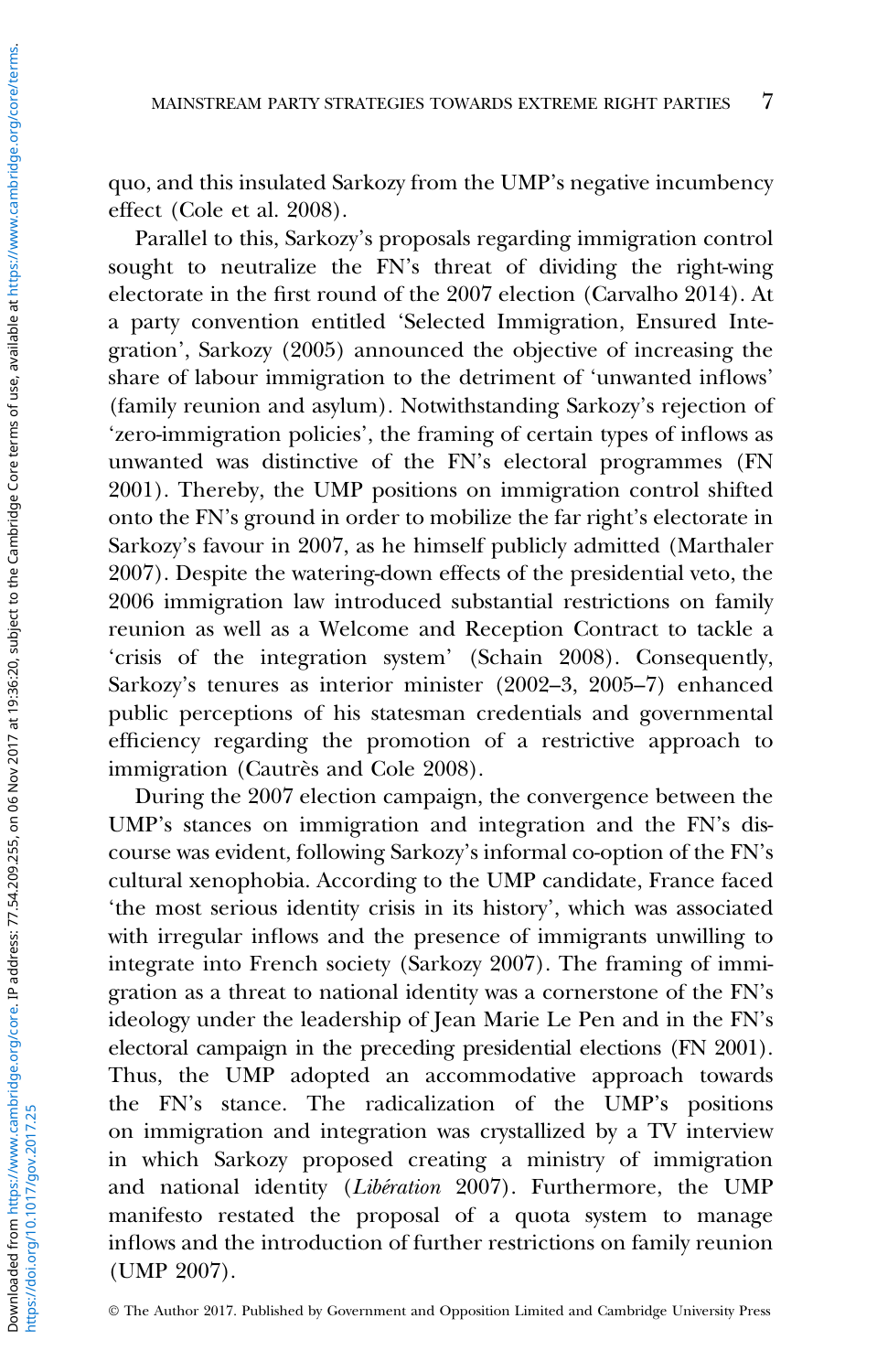In opposition to the UMP's rightward shift, the FN watered down its cultural xenophobia, under the influence of Le Pen's daughter, Marine Le Pen. The FN leader campaigned against globalization, expansion of communitarianism and uncontrolled immigration (FN [2007\)](#page-19-0). Sarkozy's proposal for a selective immigration policy was opposed, with the defence of zero-immigration policies alongside the deployment of national preference programmes regarding access to the labour market that would favour national citizens (Carvalho [2014\)](#page-18-0). At the same time, the centre-left candidate of the Parti Socialiste (PS – Socialist Party), Segoléne Royal, failed to deploy an adversarial strategy towards the UMP's shift onto far-right ground. Whereas Sarkozy proposed the creation of the ministry of national identity, Royal emphasized the importance of the tricolour flag and the national anthem (Kuhn [2007\)](#page-19-0). This statement reduced the ideological gap between the mainstream parties' stances on immigration and integration and was considered inappropriate for a centre-left candidate (Bell and Criddle [2008\)](#page-18-0).

The UMP's accommodation strategy towards the FN and the emphasis on immigration and integration throughout the electoral campaign resonated with an important segment of the electorate. According to polls, immigration was ranked as the sixth most important issue by 7.1 per cent of respondents (PEF [2007](#page-20-0)). The FN candidate was still rated as the best candidate for dealing with this issue by 40.9 per cent of the voters, who ranked immigration as their top priority. Nonetheless, Le Pen was closely followed by the UMP candidate, who collected 32.2 per cent of similar responses from those same voters (PEF [2007\)](#page-20-0). Therefore, Sarkozy effectively disputed Le Pen's issue ownership of opposition to immigration, despite the FN's long-term entrenchment in the French party system. The French 2007 presidential elections suggest that mainstream parties can effectively contest ERPs' issue ownership in the later stages of the politicization of immigration.

The UMP's accommodative approach towards the FN was successful in the first round of the 2007 presidential elections, after Sarkozy collected 31 per cent of the vote with the support of more than 11 million French citizens, whilst Le Pen obtained a mere 10.4 per cent (representing 3,834,530 votes; Bell and Criddle [2008](#page-18-0)). Le Pen's 2007 result represented the FN's worst electoral performance in a presidential election since 1974 and a substantial decline compared with the electoral peak of 16.9 per cent of the vote obtained in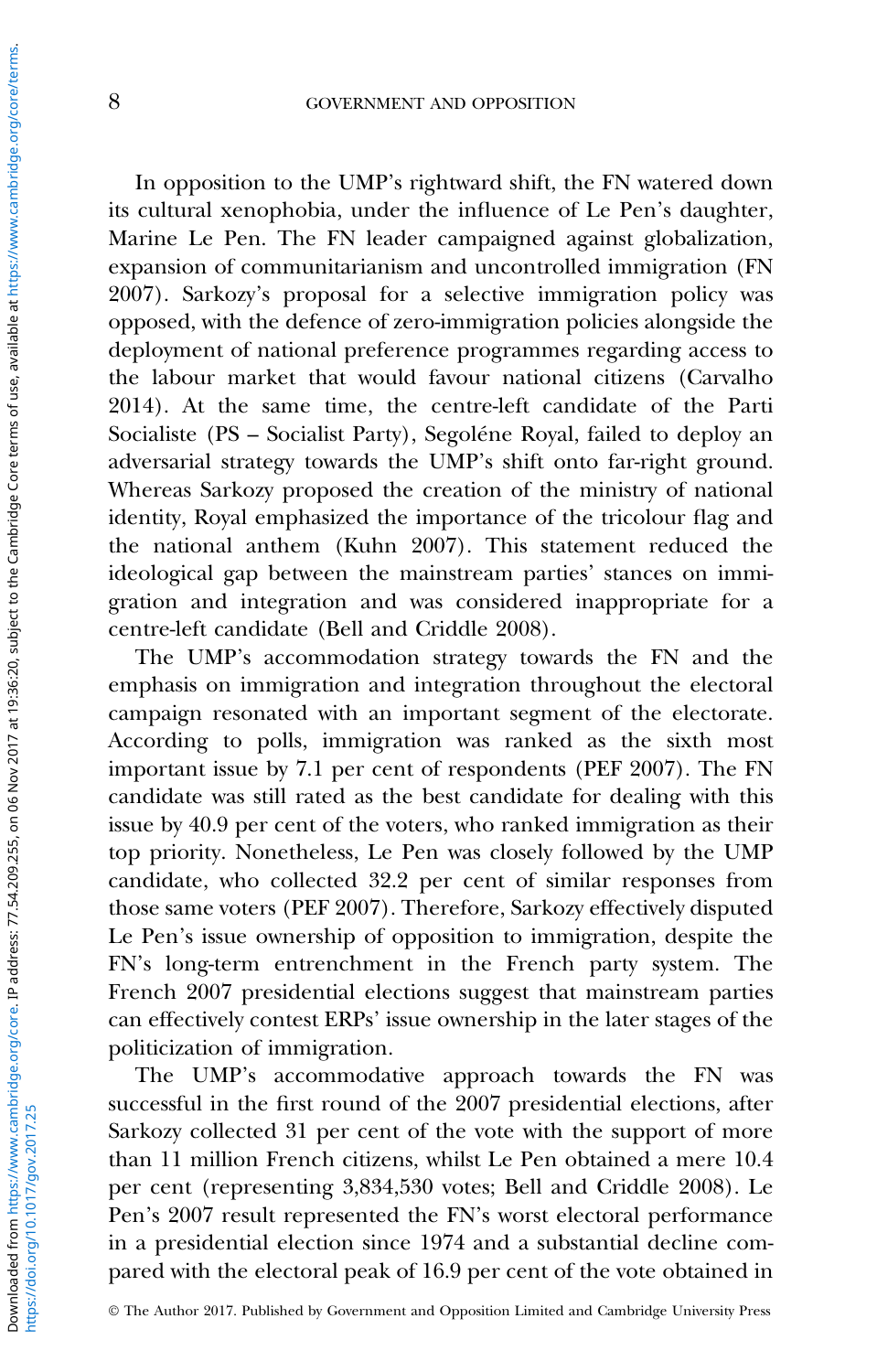2002 (Carvalho [2014\)](#page-18-0). The FN's electoral contraction benefited the centre-right candidate, with polls indicating that 26 per cent of Le Pen's 2002 voters transferred their electoral support to Sarkozy (Mayer [2007](#page-20-0)). In the second round, Sarkozy's electoral share was strengthened by the overwhelming support of 69 per cent of Le Pen's voters from the first round, which indicated the acute intensity of the centre right's seizure of the FN's electorate (Perrineau [2008](#page-20-0)). Consequently, the 2007 presidential elections suggest that ERPs' immunity to the counter-strategies of centre-right parties is not a permanent political feature and can be severely disturbed in particular circumstances.

The extraordinary effectiveness of the UMP's strategy towards the FN regarding the issue ownership of opposition to immigration and the electoral behaviour observed at both the first and second rounds of the 2007 presidential elections were positively related to the higher level of party resources enjoyed by the centre-right party in comparison to the selected ERP. According to a media survey, the UMP candidate was the beneficiary of more than 390 minutes of coverage in TV news programmes before the first round, whilst the FN candidate accrued only slightly more than 150 minutes (Gerstlé and Piar  $2008: 36$  $2008: 36$ .<sup>1</sup> Secondly, the intra-party disputes over immigration and integration within the UMP were also positively related to the success of Sarkozy's accommodative approach towards the FN. The disagreements between President Chirac and the former interior minister reinforced the latter's image as an outsider vis-à-vis the political elite. This detachment was important for the mobilization of voters disgruntled by mainstream politics and those frustrated with past approaches to particular topics such as immigration and integration (Cautrès and Cole [2008](#page-18-0)).

Contrary to expectations, the intra-party disputes on immigration and integration failed to undermine the UMP's accommodative approach towards the FN as predicted in the literature, having effectively bolstered the efficiency of this strategic option in 2007. Lastly, the success of the UMP's strategic option was also positively related to the distinct appraisal of Sarkozy's and Le Pen's personal traits among the electorate. The UMP candidate was associated with the qualities of a president by almost two thirds of respondents, while Le Pen failed to obtain one fifth of favourable ratings [\(Figure 1](#page-9-0)). Similarly, the public polls suggested that the French electorate rated Sarkozy's 'willingness to change things' and his 'understanding of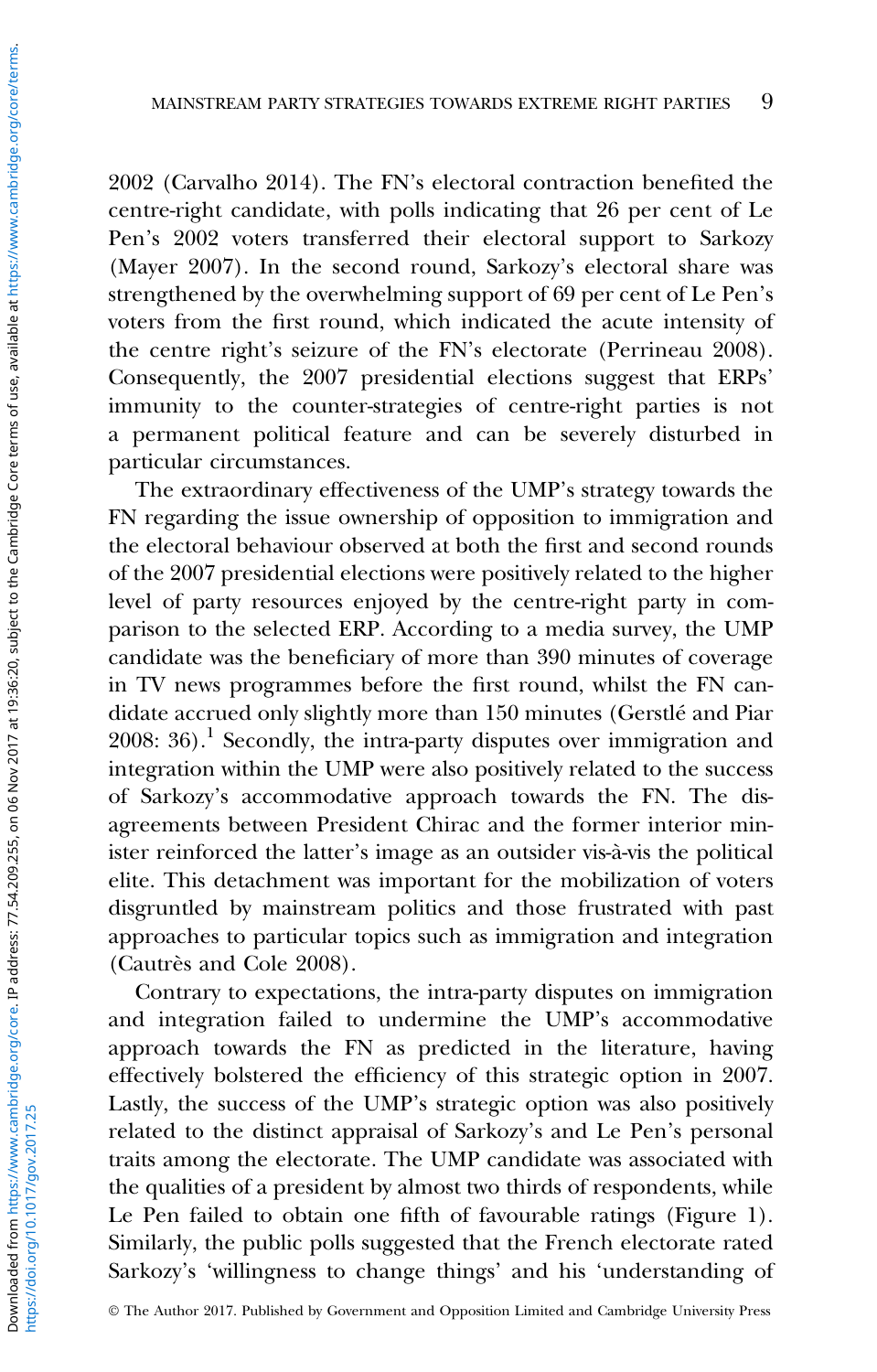

<span id="page-9-0"></span>Figure 1 Public Image of UMP and FN Candidates in the 2007 and 2012 Presidential Elections

people like us' on a much higher level than Le Pen (Figure 1). Consequently, Sarkozy benefited from a positive incumbency effect from his tenures as interior minister that strengthened public perception of his statesman-like qualities. The intra-party divisions on immigration and integration boosted Sarkozy's project to promote a 'rupture' with past policy and his image as an outsider.

By contrast, the FN's candidate had a deep credibility deficit among public opinion that reflected Le Pen's pyrrhic victory in the 2002 presidential elections and his political strategy of privileging controversy over policy feasibility (Mayer [2007](#page-20-0)). Whereas Sarkozy contested his first presidential election and represented a generational shift in domestic politics, the ageing Le Pen (who was 78 years old) had been the FN's presidential candidate since the mid-1970s and had expended an important share of his political capital (Carvalho [2014\)](#page-18-0). In short, the success of the UMP's accommodative strategy towards the FN in 2007 was positively related to the three proposed hypotheses regarding: the higher levels of resources of the UMP, the centre right's divisions over immigration and integration, and Sarkozy's higher levels of political capital in the face of a discredited FN candidate. The next section explores the effectiveness of the UMP's strategy towards the FN in the 2012 presidential elections.

© The Author 2017. Published by Government and Opposition Limited and Cambridge University Press

Source: PEF (2007); TNS-SOFRES (2012).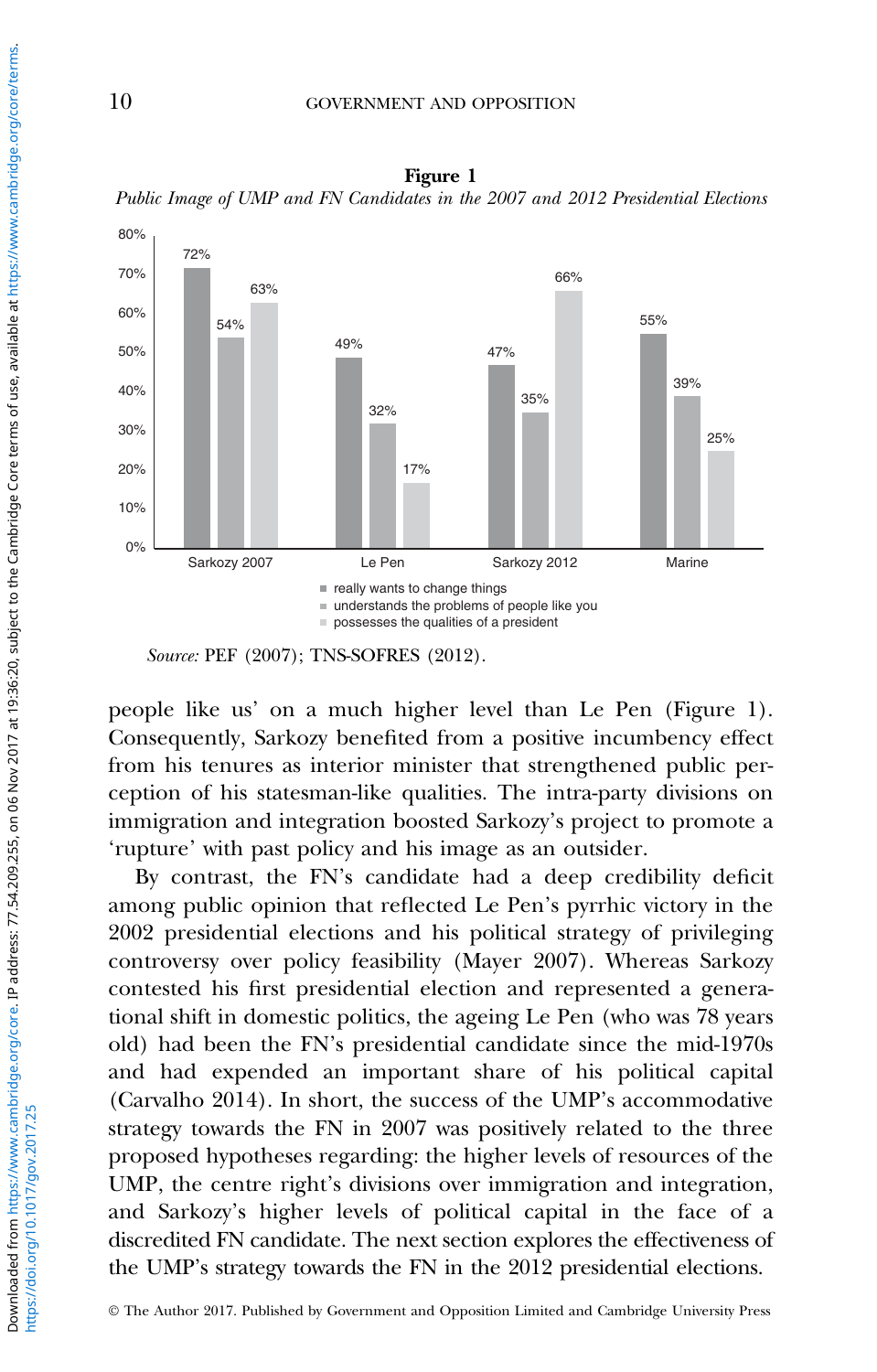#### THE 2012 PRESIDENTIAL ELECTIONS

The 2012 French presidential elections took place against a backdrop of economic decline, in the aftermath of the 2008 financial crisis, and President Sarkozy's deep unpopularity among the electorate. This trend reflected President Sarkozy's 'bling' posture, compounded by personal excesses and public blunders during the first half of his term. The electoral honeymoon was shortened by events such as the post-victory celebration in a luxurious restaurant, short-term extravagant holidays offered by business allies, or the exposing of the president's private life. These episodes fostered public distrust and the perception of Sarkozy's unsuitability to perform in accordance with the Gaullist presidential style (Cole et al. [2013\)](#page-18-0). Simultaneously, two policy U-turns from the cornerstones of the 2007 electoral campaign were observed. Three years after its creation, President Sarkozy abolished the controversial ministry of immigration and national identity and dropped references to national identity in order to prevent further public misunderstandings (Le Figaro [2010\)](#page-19-0). The paradigm of a selective immigration policy was replaced in 2011 by the reduction of regular immigration, due to the failure to increase the share of labour inflows to half of the annual entries (Carvalho [2016\)](#page-18-0).

Moreover, President Sarkozy's direct interventions on immigration and integration fostered intense intra-party divisions and political censure at the external level, which hindered the implementation of the policy inputs. After deadly clashes in Saint Agnain in 2010, President Sarkozy ordered the removal of illegal Roma camps and the forced removal of EU citizens of Roma origin living in them. However, intense endogenous and exogenous opposition involving the UMP cabinet and the European Parliament derailed the enactment of this measure. Deep intra-party conflicts resurfaced in 2011 over the Interior Ministry's decision to deprive foreign students of temporary residence authorizations upon completion of their studies. The opposition within the UMP, led by the education minister, Valérie Pécresse, and former prime minister Jean Pierre Raffarin, forced President Sarkozy to water down the UMP government's restrictive approach to student immigration (Carvalho [2016\)](#page-18-0). Unsurprisingly, the 2012 electoral campaign was distinctive for a lack of references to President Sarkozy's incumbency record or to national identity.

To divert attention from his record in office, Sarkozy announced a series of referendums, including a proposal to facilitate the forced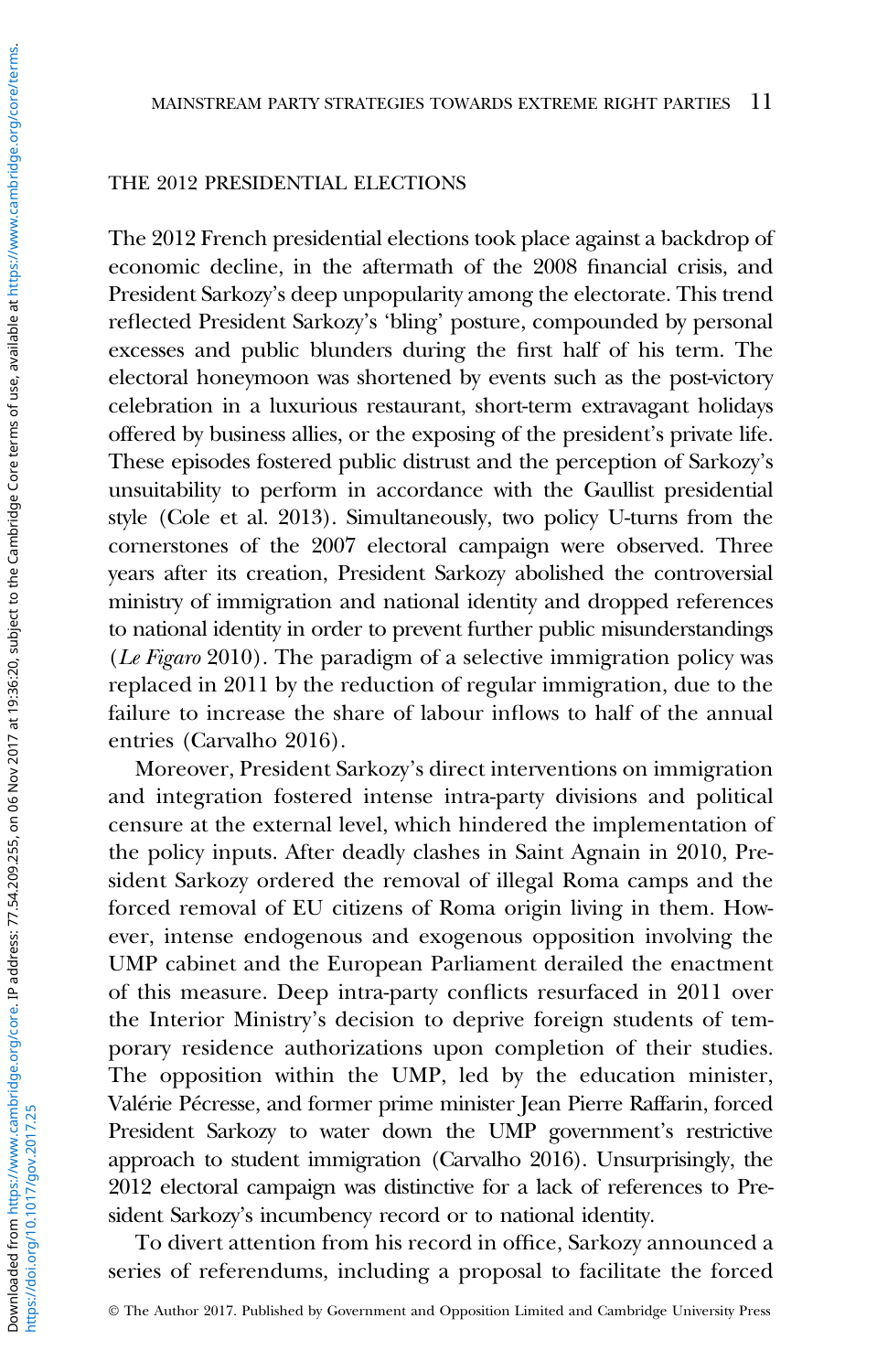removal of irregular immigrants, despite his past opposition to plebiscites (Lemariè [2012](#page-19-0); Piar [2013](#page-20-0)). The UMP's position on immigration and integration was clearly located in FN territory after President Sarkozy stated in a TV interview: 'there are too many foreigners in France'. Therefore, the UMP candidate pledged to halve annual inflows and to reduce foreign citizens' access to welfare benefits (Vincent [2012](#page-21-0)). At a political rally with party supporters, Sarkozy framed irregular immigration as a peril to European civilization and threatened to pull France out of the Schengen Agreement if border controls at the European level were not expanded (Sarkozy [2012a](#page-20-0)). These pledges were restated in the UMP [2012](#page-21-0) party manifesto, which led a liberal US newspaper to label the centre-right candidate as 'Nicolas Le Pen' (UMP [2012;](#page-21-0) Wall Street Journal [2012](#page-21-0)).

The UMP thus adopted an anti-immigration stance very close to the FN's position, which suggested the repetition, if not the escalation, of the accommodative approach employed in 2007 (Hewlett [2012\)](#page-19-0). Nonetheless, the UMP faced a new and younger far-right challenger, after the ascension of Marine Le Pen to the FN's leadership in 2011. Following a strategy of de-demonizing the FN, Marine completely dropped references to national identity in favour of Islamophobia and the intensification of the FN's opposition to the European Union and globalization (FN [2012\)](#page-19-0). Unlike her father, Marine cultivated a serious political style involving consistent proposals to strengthen France and its role in world politics (Fourquet and Gariazzo [2013\)](#page-19-0). Parallel to this, the PS candidate, François Hollande, sought to capitalize on the incumbent president's unpopularity and turned the presidential ballot into an anti-Sarkozy referendum (Cole et al. [2013\)](#page-18-0). On immigration, Hollande closed ranks with the UMP by adopting a restrictive approach towards irregular immigration, coupled with the acceptance of regular immigration and student inflows (Hollande [2012](#page-19-0)).

After qualifying in second place for the second round of the presidential election, the UMP candidate's potential victory over the PS candidate became increasingly dependent on Marine's supporters (Kuhn and Murray [2013\)](#page-19-0). Consequently, Sarkozy intensified the accommodative strategy towards the FN in the electoral campaign between rounds (Chiche and Dupoirier [2013](#page-18-0)). According to the incumbent president, the FN under Marine's leadership conformed to the standards of a 'democratic party' whose proposals followed the Republican paradigm, which signalled the first time the FN was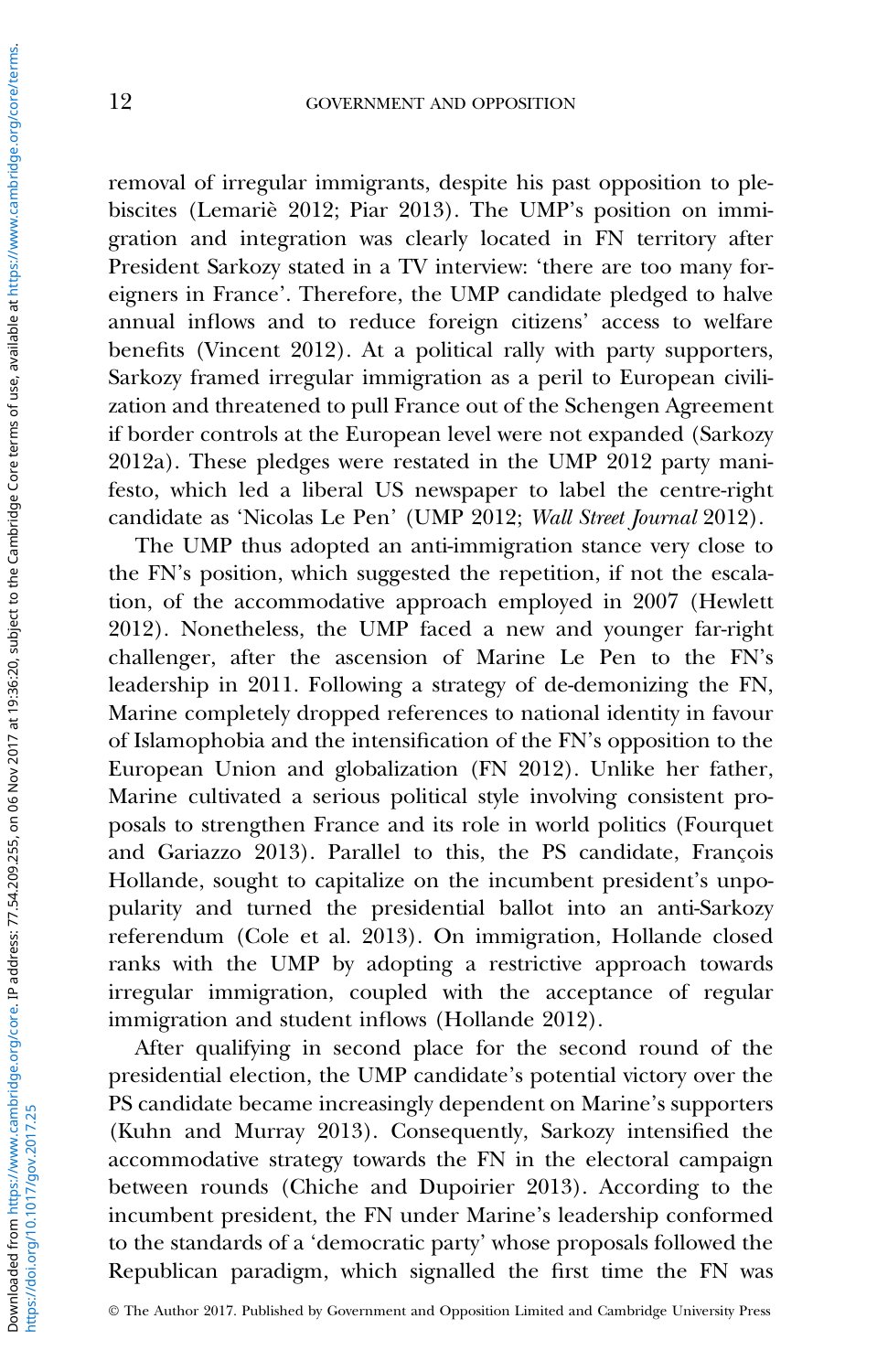accepted as a normal contender by a French president (Mondon [2013\)](#page-20-0). Furthermore, President Sarkozy expressed his support for the establishment of national preference programmes, in a reference to the FN's welfare xenophobia (Sarkozy [2012b\)](#page-20-0). Thereby, the UMP candidate continuously radicalized the centre right's stances on immigration and integration.

Despite the UMP's overwhelming emphasis on immigration and integration throughout the electoral campaign, this strategic option failed to resonate with the general electorate (Cole et al. [2013](#page-18-0)). In the context of intense public concern with economic issues, the salience of immigration declined, with this topic being ranked as the most important issue by a mere 2.2 per cent of respondents to a postelectoral poll (PPEF [2012](#page-20-0)). This public poll indicated the FN's recovery of its hegemony among the diminished segment of voters most concerned with immigration. Marine was ranked as the best candidate to deal with immigration by 67.7 per cent of the voters most concerned with this topic, whilst Sarkozy secured only 19.4 per cent of similar opinions (PPEF [2012\)](#page-20-0). The large gap between the rankings of the two right-wing candidates indicates that President Sarkozy's rightwards shift failed to challenge the FN's issue ownership of opposition to immigration in 2012.

The UMP's accommodative strategy towards the FN also failed at the polls, as President Sarkozy garnered 27.18 per cent of the vote (representing the support of 9,753,629 French citizens) in the first round of the 2012 presidential elections, trailing behind the centreleft candidate. The incumbent president lost the support of 1.7 million voters and only managed to secure half of his 2007 vote share (Chiche and Dupoirier [2013\)](#page-18-0). By contrast, Marine obtained a strong third place, with 17.9 per cent of the vote, amassing 6,421,426 votes, which represented the FN's best electoral performance ever in a presidential ballot (Perrineau 2013). According to electoral polls, the UMP strategy in between rounds successfully increased the support for the incumbent president among Marine's first-round voters (Fourquet and Gariazzo [2013\)](#page-19-0). Yet, the UMP's political convergence with the FN may have also alienated the potential support of centrist voters, as suggested by a public poll conducted before the first round  $($ Piar [2013\)](#page-20-0).

Notwithstanding the upward trajectory between rounds, President Sarkozy was unable to repeat the broad success observed in the 2007 elections. In the second ballot, the UMP candidate, having obtained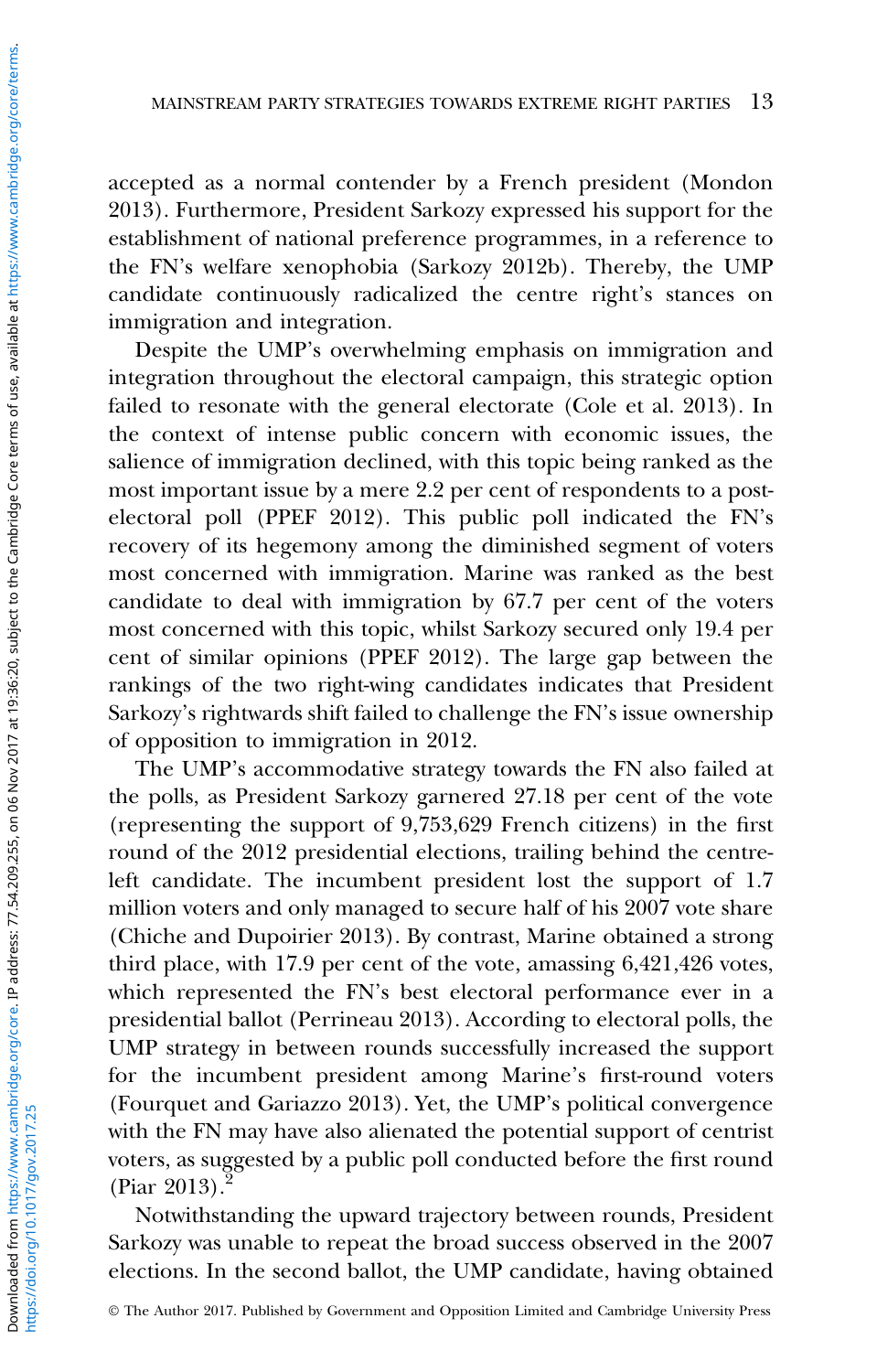48.36 per cent of the vote, was defeated by Hollande, who garnered 51.67 per cent of the vote. Post-election surveys indicated that the UMP candidate benefited from the vote transfer of 57 per cent of Marine's first-round voters but was unable to prevent the centre-left candidate from obtaining the support of 17 per cent of those voters (Perrineau 2013). Effectively, Hollande's support among over 1 million of Marine's first-round voters who were disgruntled with the incumbent president was deemed crucial to sustain the centre left's victory in the second round. President Sarkozy's ability to capture a substantial share of Marine's voters in the second round helped reduce the magnitude of his defeat, but was unable to propel him to an overall victory that would have led to a second term (Chiche and Dupoirier [2013\)](#page-18-0).

The repetition of the UMP's accommodative approach towards the FN in 2012 failed to tackle the FN's ownership of opposition to immigration, prevent Marine's remarkable result in the first round, or halt the defection of 1 million FN first-round voters to the centreleft candidate in the second round. Considering the FN's rate of success in 2012, President Sarkozy's management of immigration and integration during his term and the political convergence in the electoral campaign seem to have enhanced Marine's electoral expansion among the French electorate (Mondon [2014](#page-20-0)). In the longer term, the convergence between the UMP's and the FN's stances on these topics fostered the ideological radicalization of the centre-right electorate. This process helps explain the emergence of two rival camps within the UMP, as was evident in the 2013 internal ballot for the party's leadership (Haegel [2011, 2013](#page-19-0)). Another longterm consequence was the erosion of the boundaries between the centre-right and ERP electorates, especially on the topics of immigration and security (Fourquet and Gariazzo [2013](#page-19-0)). This trend fosters the potential observation of electoral swings among the right-wing electorate between the UMP and the FN in the future.

The diminished effectiveness of the UMP's accommodative approach towards the FN in 2012 diverged from the centre-right party's more extensive resources compared with the French ERP. Furthermore, Sarkozy benefited from holding the presidency, which provided additional electoral resources, direct agenda-setting powers over the legislative agenda and broad access to the media. Media polls indicate that President Sarkozy obtained more than 223 minutes of TV coverage, as opposed to the 105 minutes accrued by Marine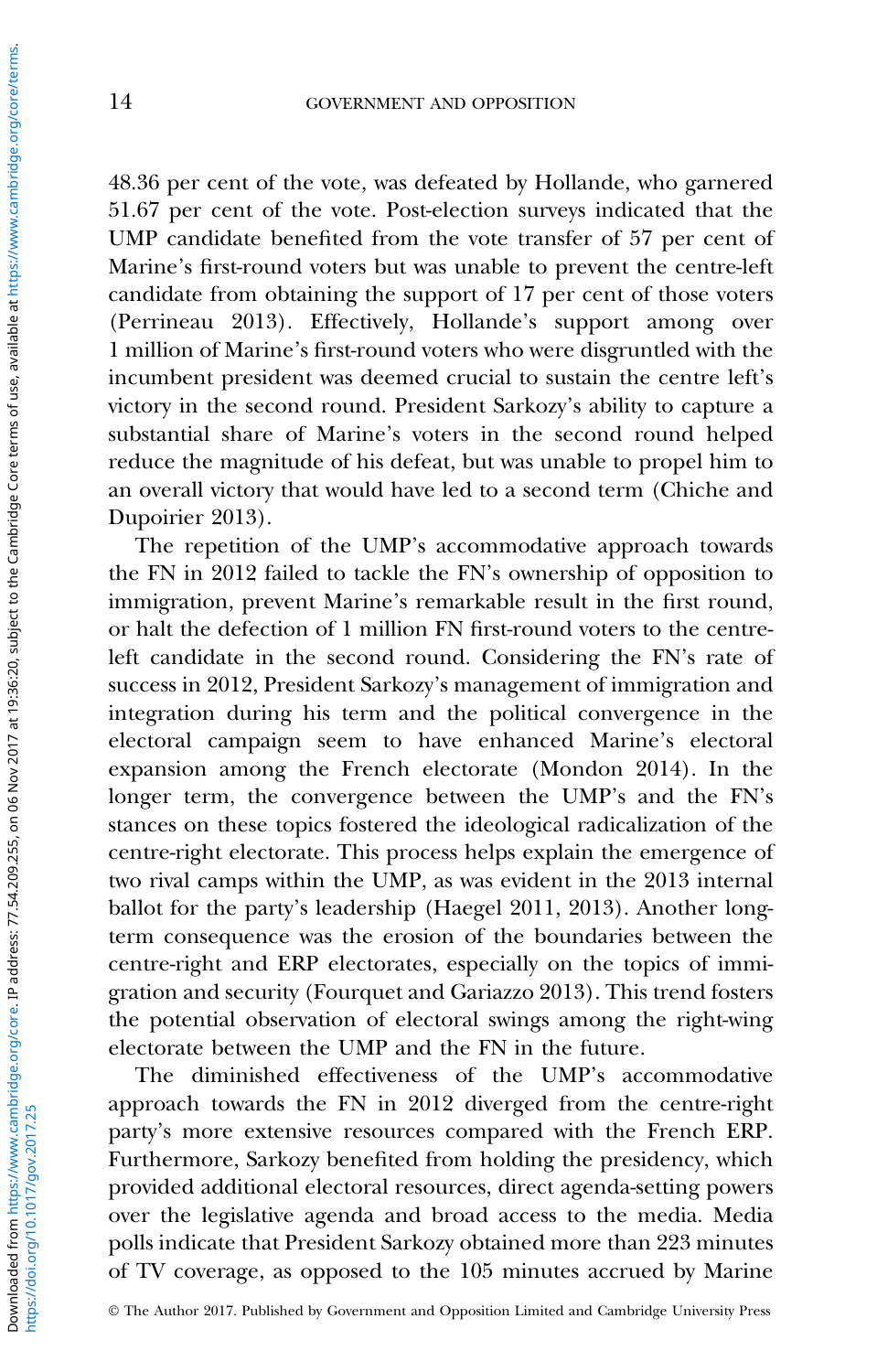(Conseil supérieur de l'audiovisuel  $2012: 125$ ).<sup>3</sup> Thus, the vast electoral resources at the UMP's disposal contrasted with the ineffectiveness of the centre right's accommodative strategy in 2012. Secondly, the intense intra-party divisions over immigration and integration help explain the successive policy setbacks observed during President Sarkozy's term (Carvalho [2016\)](#page-18-0). This trend diminished the UMP candidate's credibility among the electorate and weakened public perception of his ability to promote a rupture with past approaches. Therefore, the intra-party conflicts over immigration and integration during President Sarkozy's term undermined the UMP's strategy towards the FN at the 2012 elections.

Public polls conducted during the 2012 electoral campaign indicate that President Sarkozy's unpopularity caused direct repercussions on his public image (Chiche and Dupoirier [2013](#page-18-0)). By contrast, Marine's public evaluation excelled in comparison to her father's rankings in 2007 [\(Figure 1](#page-9-0)). The UMP candidate was still perceived by the public as possessing more statesman-like qualities than the FN candidate [\(Figure 1\)](#page-9-0). However, President Sarkozy's willingness to change things and his understanding of the problems faced by ordinary people were ranked lower than the FN candidate's by the respondents to the public poll ([Figure 1\)](#page-9-0). Hence, the public perception of the UMP candidate's ability to promote a rupture with past policy slumped after the presidential term in the face of a young and inexperienced FN candidate. The lower appraisal of President Sarkozy's personal qualities in the face of a fairly popular FN candidate was thus positively related to the diminished effectiveness of the UMP's accommodative approach towards the FN in 2012. The next section compares the trends identified at the two selected firstorder ballots.

#### COMPARATIVE SYNTHESIS

This investigation suggests that the French centre-right party adopted accommodative approaches towards the FN in both the 2007 and the 2012 presidential elections. While this strategic option was embodied by Sarkozy's informal co-option of Le Pen's cultural xenophobia in 2007, the deployment of a similar strategy in 2012 involved the UMP's convergence towards the anti-immigration stances proposed by the FN under Marine's leadership. An important level of variation was identified in the contents of the UMP's accommodative approaches,

© The Author 2017. Published by Government and Opposition Limited and Cambridge University Press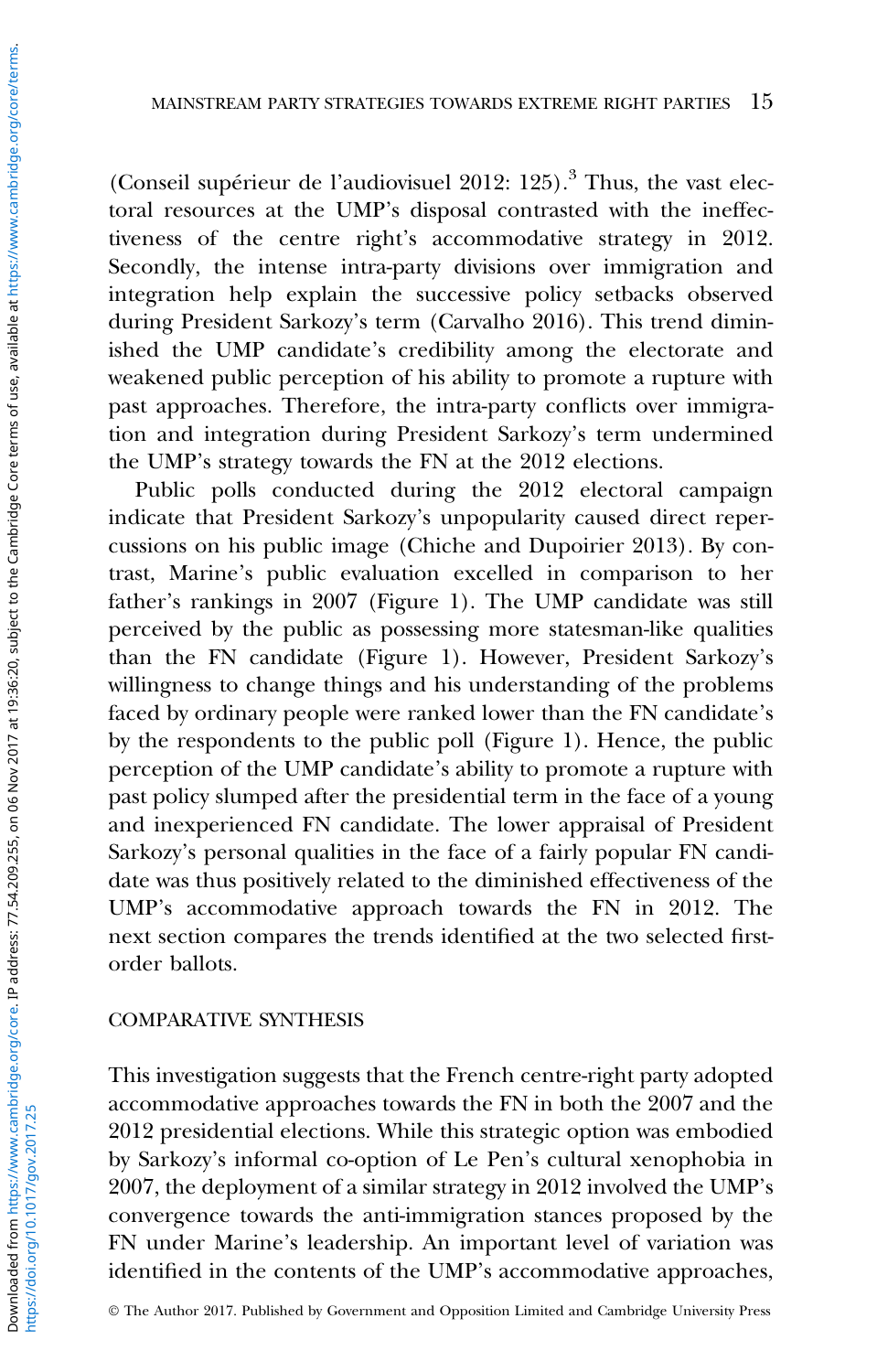which suggest that the configuration of this strategic option evolves over time rather than being static. The FN's issue ownership of opposition to immigration was effectively contested by the UMP candidate in 2007, whilst the French ERP's hegemony regarding this topic was fully recovered by 2012. Therefore, ERPs' hegemony over opposition to immigration is not inevitable and can be disrupted by mainstream parties despite the former's long-term entrenchment in the party system. However, public polls suggest that the French centre right's accommodative approach towards the FN on immigration and integration resonated with a salient segment of the electorate in 2007, whereas it only appealed to an electoral fringe in 2012.

Similarly, the UMP's accommodative approach towards the FN entailed the capture of a substantial share of Le Pen's 2002 electorate in the first round of the 2007 presidential elections. Nonetheless, the insistence on this strategic option in 2012 was followed by the FN's best performance ever in a presidential ballot. Like the trend observed regarding the issue ownership of opposition to immigration, the effectiveness of the UMP's accommodative strategy was much weaker in the first round of the 2012 ballot than in 2007. Regarding the electoral behaviour in the second rounds, the UMP's candidate collected the support of 69 per cent of Le Pen's first-round voters in 2007 but only 57 per cent of Marine's supporters in 2012. The vote swings among right-wing voters in 2012 were significant but insufficient for President Sarkozy to obtain a second term, especially after the UMP's strategy failed to prevent an important share of the FN's first-round electorate from transferring their support to the centre-left candidate. These trends suggest that the UMP's accommodative approaches towards the FN were successful in 2007 but much less effective in 2012. Thus, the electoral effects of centre-right parties' accommodative approaches towards ERPs should be interpreted as a contingent outcome rather than an unavoidable success.

The comparative analysis of the relationship between the proposed explanatory factors and the effectiveness of the UMP's accommodative approaches highlights the importance of the public perception of right-wing candidates' personal qualities. By contrast, the UMP's higher level of party resources, compared with that of the FN, held a weak relationship with the effectiveness of the French centre right's accommodative approaches. Whereas a positive relationship was observed in 2007, the diminished effectiveness of the UMP's strategy towards the FN in 2012 diverged from the party's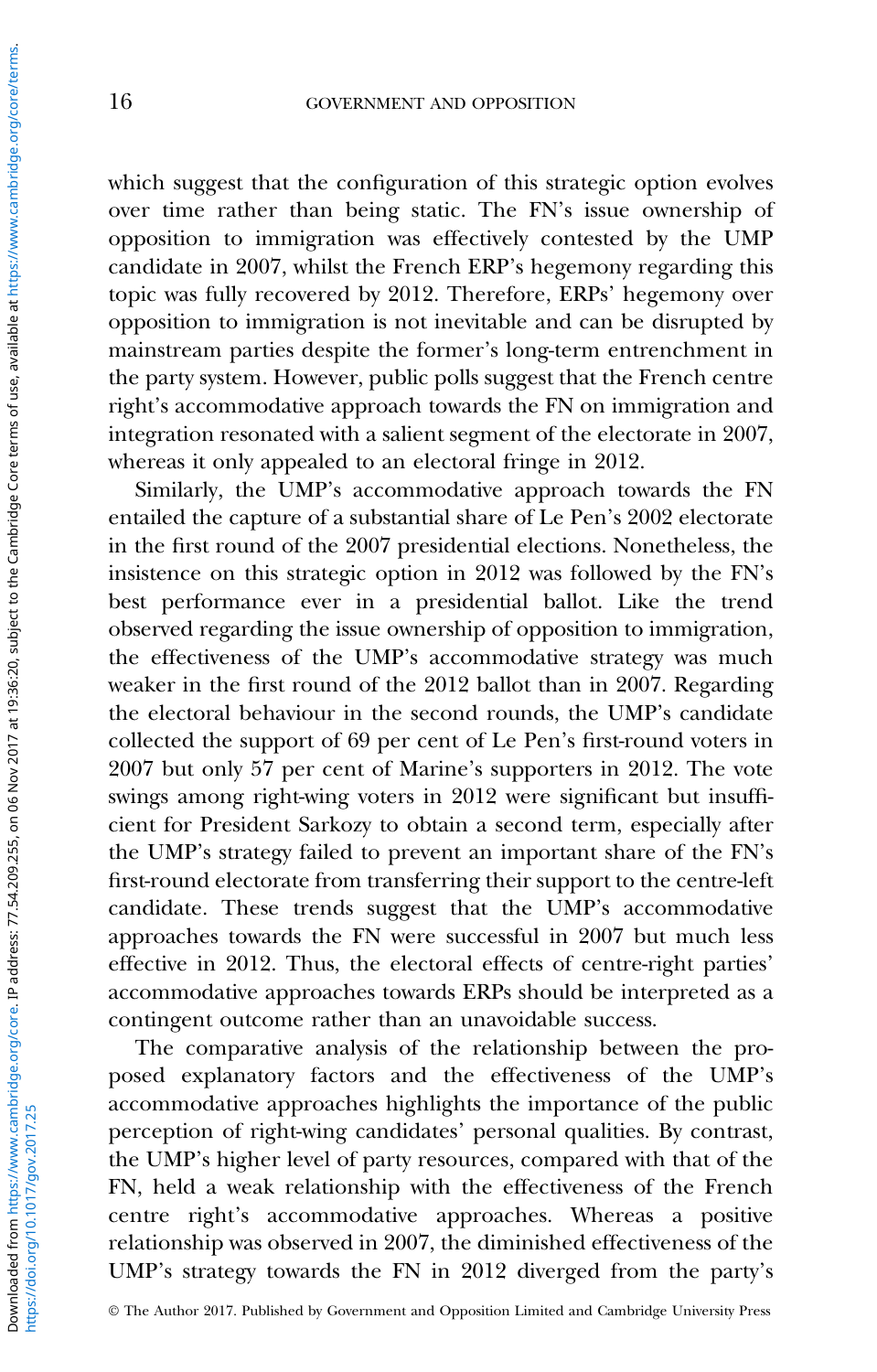increased advantage in terms of electoral resources in that election. Secondly, the intra-party conflicts within the UMP over immigration and integration contained distinct effects over the effectiveness of the centre right's accommodative approaches towards the FN. The intraparty disputes observed during President Chirac's term enhanced the UMP's accommodative strategy in 2007 because they boosted Sarkozy's image as an outsider vis-à-vis the political establishment. Similar disputes over President Sarkozy's agenda on immigration control and integration diminished his credibility and the public perception of the president's legislative efficiency, which undermined the UMP's accommodative approach in 2012.

Therefore, this investigation highlights that intra-party conflicts within centre-right parties can create mixed effects with regard to accommodative approaches towards ERPs, as they can either enhance or undermine the effectiveness of this strategic option. Thirdly, the large differential in the public ranking of the personal qualities of the UMP's and the FN's candidates was positively related to the effectiveness of the UMP's accommodative approach in 2007. In contrast, the decline of President Sarkozy's popularity compared with Marine's progress in public opinion was positively related to the diminished effectiveness of the UMP's convergence with the FN on immigration and integration in 2012. Therefore, the overall success of the UMP's accommodative approaches seemed more related to public appraisal of the centre-right and far-right candidates' personal qualities than to the levels of party resources or the observation of intra-party conflicts. These trends suggest that Sarkozy's accommodative approach in 2007 benefited from exceptional circumstances due to the FN candidate's deep credibility crisis. The redeployment of this strategic option in 2012 backfired in the face of a ERP challenger endowed with stronger credibility among the electorate.

#### **CONCLUSIONS**

This investigation associated the UMP's accommodative approach with the FN's electoral decline in 2007, whereas the adoption of a similar strategic option in 2012 was accompanied by the FN's best ever performance in a presidential ballot. The research also suggested that ERPs' immunity to a centre-right party's challenge is not perpetual and that an ERP's electoral support can be seriously weakened, in certain circumstances. ERPs' issue ownership of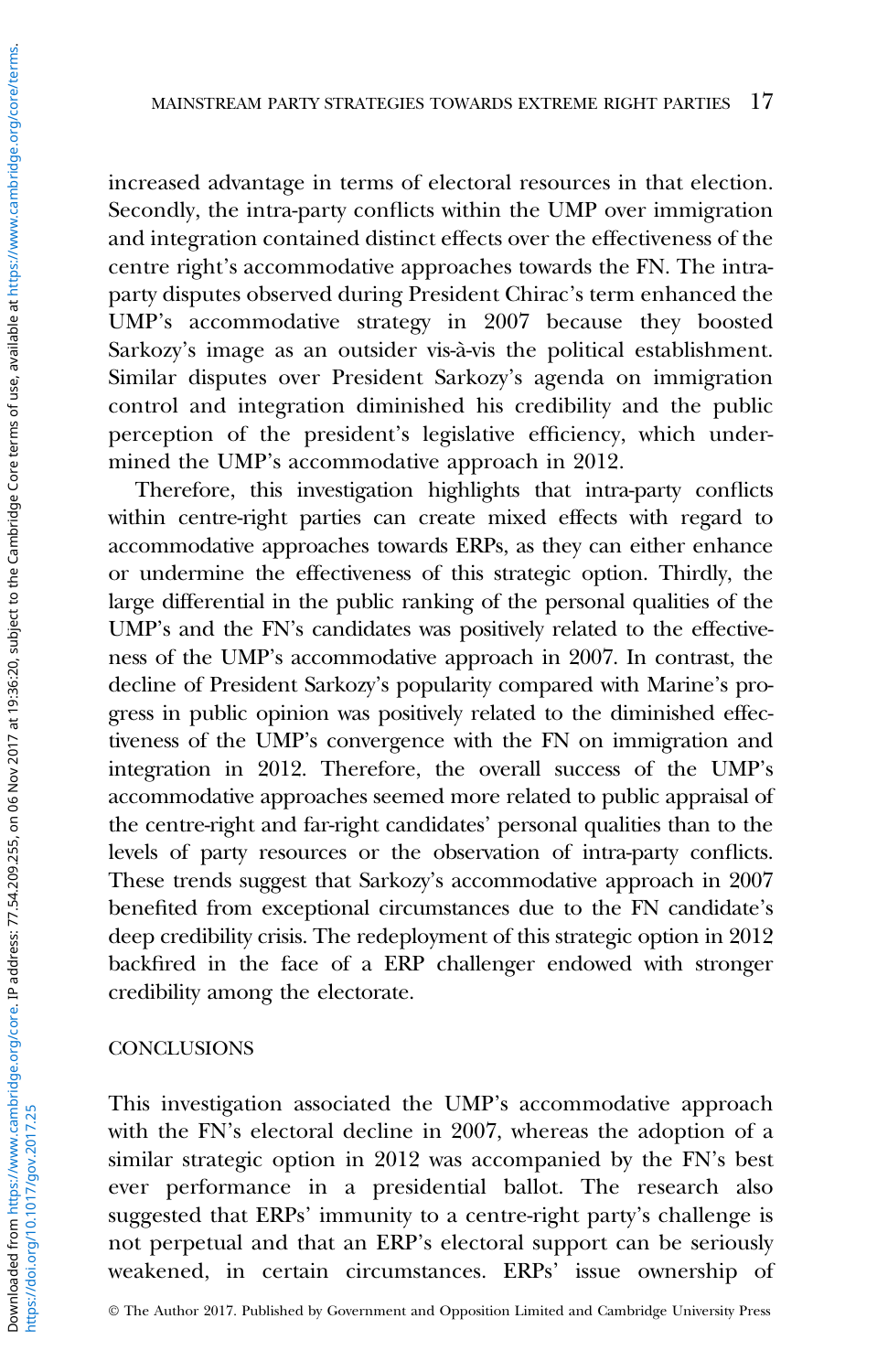opposition to immigration can also be challenged by centre-right parties, even after the ERPs have become entrenched in the domestic political system. Nonetheless, the 2012 presidential elections showed that a centre-right party's adoption of accommodative approaches is not necessarily followed by the weakening of the ERP's electoral support, nor does it guarantee the overwhelming support of ERP voters for the centre-right party's candidate in order to secure a victory in the second round of a presidential ballot. Therefore, this research warns against the potential pitfalls of inducing the electoral outcomes from the mainstream parties' strategic options towards ERPs without conducting in-depth analyses of this political process. This article suggests that the short-term electoral effects of mainstream parties' accommodative approaches towards ERPs are a contingent political process with uncertain consequences.

The divergent effectiveness of the UMP's accommodative approaches towards the FN in 2007 and 2012 was weakly related to the unequal electoral resources enjoyed by the right-wing party. Whilst intra-party conflicts had ambivalent effects on the success of this strategic option. Thereby, the effects of internal disputes over immigration and integration on centre-right parties' strategies towards ERPs also have a contingent character whose evaluation demands in-depth research. By contrast, the distinct effectiveness of the UMP's accommodative approaches was positively related to the discrepancy in terms of public perception of the personal qualities of these parties' candidates. Notwithstanding the convergence between the UMP's and the FN's political programmes in 2007 and 2012, this research suggests that ERP voters tend to opt for the 'original rather than the copy' when faced with a choice between a credible ERP candidate and an unpopular centre-right candidate. Thus, centre-right parties' accommodative approaches can eventually legitimize ERPs' electoral agenda. In the long term, the continuous radicalization of the centre-right party's positions on immigration and integration can have important repercussions at an internal level and may increase the erosion of partisan loyalties among right-wing parties.

#### ACKNOWLEDGEMENTS

This work was supported by the Portuguese Fundação para a Ciência e Tecnologia under Grant PTDC 1069/2014. The author would like to thank the anonymous reviewers, whose comments helped improve and clarify this article.

© The Author 2017. Published by Government and Opposition Limited and Cambridge University Press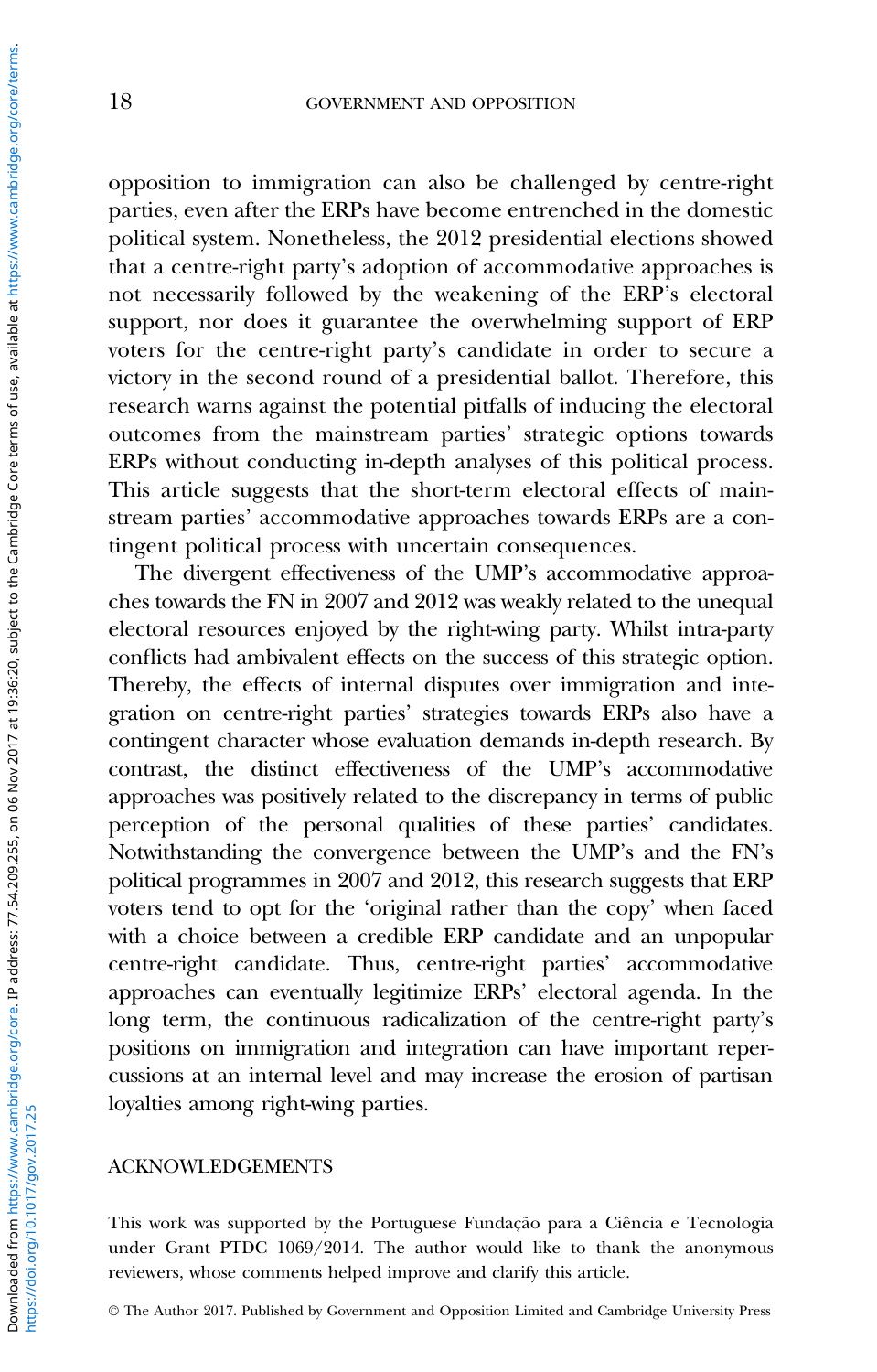#### <span id="page-18-0"></span>**NOTES**

- <sup>1</sup> The media survey was conducted between 18 September 2006 and 21 April 2007 on the basis of analysis of TV news programmes broadcast at 20.00 by channels TF1 and France 2 (Gerstlé and Piar 2007: 36).
- $2$  In February 2012 the values and topics of Sarkozy's campaign were considered too divisive by 59 per cent of the respondents to a public poll (Piar [2013](#page-20-0)).
- <sup>3</sup> The media survey was conducted between 1 January and 19 March 2012 on the basis of TV news and programmes broadcast by channel TF1 (Conseil supérieur de l'audiovisuel 2013: 125).

#### **REFERENCES**

- Art, D. (2006), 'Reacting to the Radical Right: Lessons from Germany and Austria', Party Politics, 13(3): 331–49.
- Bale, T. (2003), 'Cinderella and her Ugly Sisters: The Mainstream and Extreme Right in Europe's Bipolarising Party Systems', West European Politics, 26(3): 67–90.
- Bale, T., Green-Pedersen, C., Krouwel, A., Luther, K.R. and Sitter, N. (2010), 'If You Can't Beat Them, Join Them? Explaining Social Democratic Responses to the Challenge from the Populist Radical Right in Western Europe', Political Studies, 58(3): 410–26.
- Bell, D. and Criddle, B. (2008), 'Presidentialism Enthroned: The French Presidential and Parliamentary Elections of April–May and June 2007', Parliamentary Affairs, 61(1): 185–205.
- Carvalho, J. (2014), Impact of Extreme-Right Parties on Immigration Policy: Comparing Britain, France and Italy (London: Routledge).
- Carvalho, J. (2016), 'The Effectiveness of the French Immigration Policy Under President Nicolas Sarkozy', Parliamentary Affairs, 69(1): 53–72.
- Cautrès, B. and Cole, A. (2008), 'The 2007 French Elections and Beyond', in A. Cole, P. Le Galés and J. Levy (eds), *Developments in French Politics 4* (Basingstoke: Palgrave Macmillan): 22–41.
- Chiche, J. and Dupoirier, E. (2013), 'De la défaite de Nicolas Sarkozy au triste dixième anniversaire de l'UMP', in P. Perrineau (ed.), Le vote normal: Les élections présidentielle et législatives d'avril–juin 2012 (Paris: CEVIPOF): 25–41.
- Cole, A., Le Galés, P. and Levy, J. (2008) (eds), Developments in French Politics 4 (Basingstoke: Palgrave Macmillan).
- Cole, A., Meunier, S. and Tiberj, V. (2013), 'From Sarkozy to Hollande: The New Normal?', in A. Cole, S. Meunier and V. Tiberj (eds), *Developments in French Politics* 5 (Basingstoke: Palgrave Macmillan): 1–18.
- Conseil supérieur de l'audiovisuel (2012), Rapport sur l'élection présidentielle de 2012 (Paris: CSA).
- Downs, W. (2001), 'Pariahs in Their Midst: Belgian and Norwegian Parties React to Extremist Threats', West European Politics, 24(3): 23–42.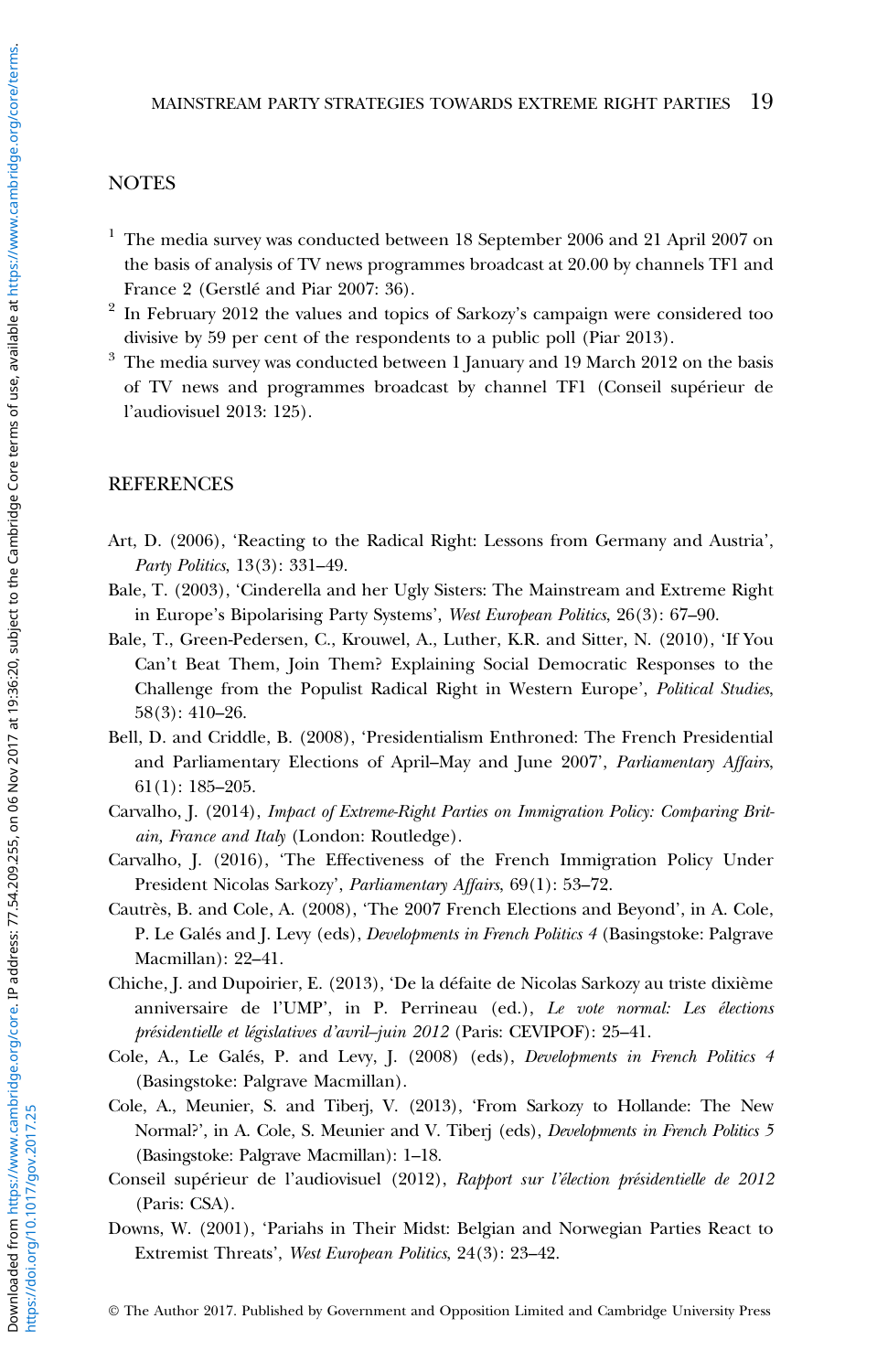- <span id="page-19-0"></span>Elgie, R. (2005), 'France: Stacking the Deck', in M. Gallagher and P. Mitchell (eds), The Politics of Electoral Systems (Oxford: Oxford University Press): 119–36.
- Le Figaro (2010), 'Identité nationale: "je n'y renonce pas"', 16 November.
- FN (2001), '300 Mesures pour la renaissance de la France' (Paris: FN).
- FN (2007), 'Programme du gouvernement de Jean-Marie Le Pen'.
- FN (2012), 'Mon project: Pour la France et les Français'.
- Fourquet, J. and Gariazzo, M. (2013), 'FN et UMP: électorats en fusion?' (Paris: Foundation Jean Jaurès).
- George, A. and Bennett, A. (2005), Case Studies and Theory Development in the Social Sciences (Cambridge, MA: MIT Press).
- Gerstlé, J. and Piar, C. (2008), 'Les campagnes dans l'information télevisée', in P. Perrineau (ed.), Le vote de rupture: Les élections présidentielle et législatives d'avril–juin 2007 (Paris: Les Presses de Sciences Po): 21–50.
- Golder, M. (2016), 'Far Right Parties in Europe', Annual Review of Political Science, 19: 477–97.
- Grofman, B. and Lewis-Beck, M. (2005), 'Elections under the French Double-Ballot System', French Politics, 3(2): 93–7.
- The Guardian (2015), 'Front National Wins Opening Round in France's Regional Elections', 7 December.
- The Guardian (2016), 'Austria Elects Green Candidate as President in Narrow Defeat for Far Right', 23 May.
- Haegel, F. (2011), 'Nicolas Sarkozy a-t-il radicasé la droing française? Changements idéologiques et étiquetages politiqies', French Politics, Culture and Society, 29(3): 62–77.
- Haegel, F. (2013), 'Political Parties: The UMP and the Right', in A. Cole, S. Meunier and V. Tiberj (eds), Developments in French Politics 5 (Basingstoke: Palgrave Macmillan): 88–103.
- Hainsworth, P. (2008), The Extreme Right in Western Europe (London: Routledge).
- Hewlett, N. (2012), 'Voting in the Shadow of the Crisis: The French Presidential and Parliamentary Elections of 2012', Modern and Contemporary France, 20(4): 403–20.
- Hollande, F. (2012), 'L'intégralité du discours de François Hollande au Bourget', L'Obs, 26 January, [http://tempsreel.nouvelobs.com/politique/election](http://tempsreel.nouvelobs.com/politique/election-presidentielle-2012/sources-brutes/20120122.OBS9488/l-integralite-du-discours-de-francois-hollande-au-bourget.html)[presidentielle-2012/sources-brutes/20120122.OBS9488/l-integralite-du-discours-de](http://tempsreel.nouvelobs.com/politique/election-presidentielle-2012/sources-brutes/20120122.OBS9488/l-integralite-du-discours-de-francois-hollande-au-bourget.html)[francois-hollande-au-bourget.html](http://tempsreel.nouvelobs.com/politique/election-presidentielle-2012/sources-brutes/20120122.OBS9488/l-integralite-du-discours-de-francois-hollande-au-bourget.html).
- Lemariè, A. (2012), 'Quand Sarkozy théorisait son opposition au referendum', Le Monde, 16 February.
- Libération (2007), 'Sarkozy veut un ministère de l'immigration et de l'identité nationale', 9 March.
- Kitschelt, H. (1995), The Radical Right in Western Europe (Ann Arbor: Michigan University Press).
- Kuhn, R. (2007), 'The French Presidential and Parliamentary Elections', Representation, 43(4): 323–36.
- Kuhn, R. and Murray, R. (2013), 'France's Left Turn: Mapping the 2012 Elections', Parliamentary Affairs, 66: 1–16.
- Marthaler, S. (2008), 'Nicolas Sarkozy and the Politics of French Immigration Policy', Journal of European Public Policy, 15(3): 382–97.

© The Author 2017. Published by Government and Opposition Limited and Cambridge University Press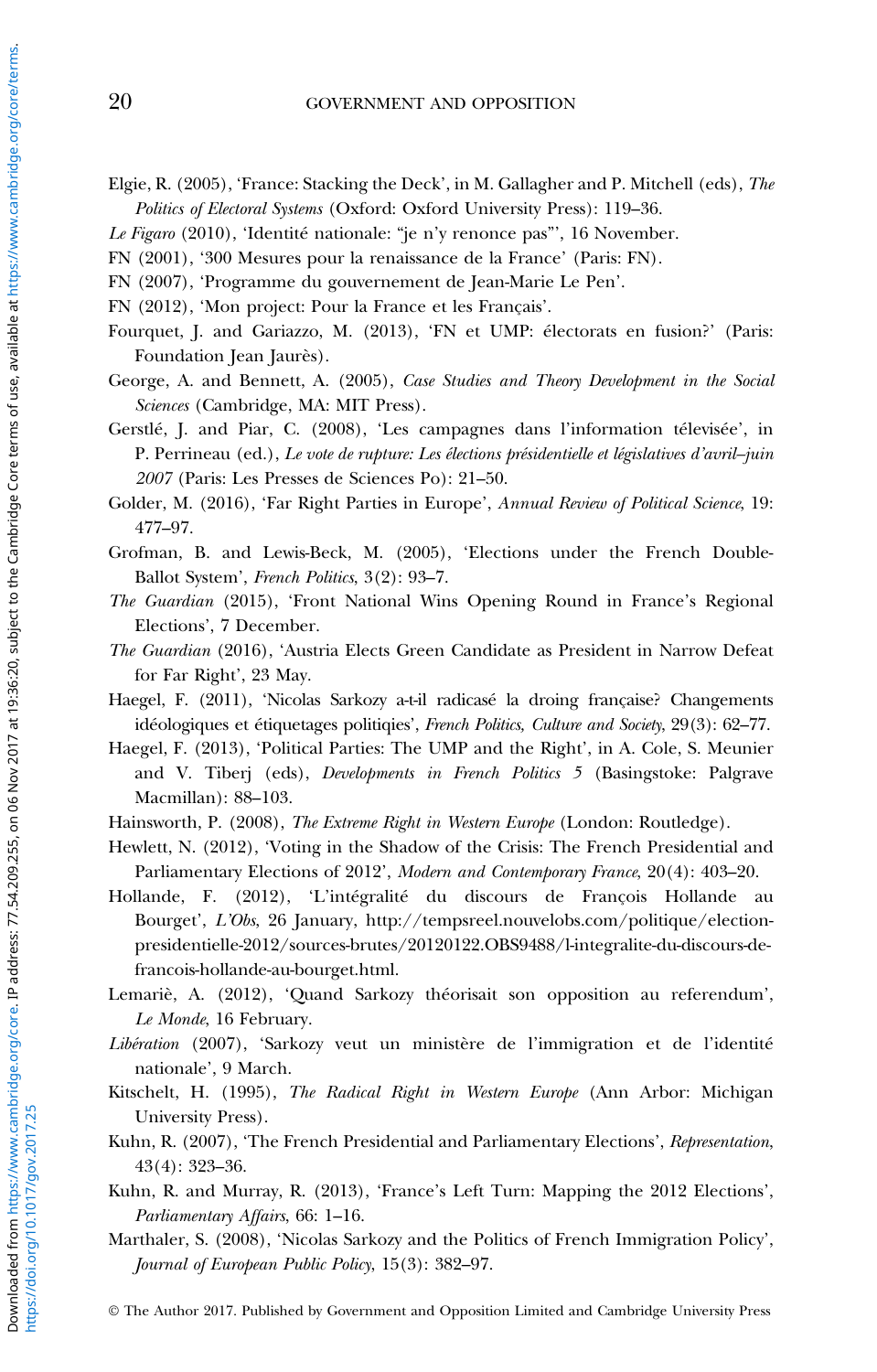<span id="page-20-0"></span>Mayer, N. (2007), 'Comment Nicolas Sarkozy a rétréci l'électorat Le Pen', Revue française de science politique, 57(3): 429–45.

Meguid, B. (2008), Party Competition between Unequals: Strategies and Electoral Fortunes in Western Europe (Cambridge: Cambridge University Press).

- Mondon, A. (2013), 'Nicolas Sarkozy's Legitimization of the Front National: Background and Perspectives', Patterns of Prejudice, 47(1): 22-40.
- Mondon, A. (2014), 'The FN in the Twenty-First Century: From Pariah to Republican Democratic Contender', Modern and Contemporary France, 22(3): 301–20.
- Mudde, C. (2007), Populist Radical Right Parties in Europe (Cambridge: Cambridge University Press).
- Mudde, C. (2016) (ed.), The Populist Radical Right: A Reader (London: Routledge).
- Odmalm, P. and Bale, T. (2015), 'Immigration into the Mainstream: Conflicting Ideological Streams, Strategic Reasoning and Party Competition', Acta Política, 50(4): 365–78.
- Odmalm, P. and Hepburn, E. (2017) (eds), The European Mainstream and the Populist Radical Right (London: Routledge).
- Piar, C. (2013), 'Des campagnes sous l'emprise de la conjoncture', in P. Perrineau (ed.), Le vote normal: Les élections présidentielle et législatives d'avril–juin 2012 (Paris: Armand Colin): 25–41.
- PEF (2007), 'Panel Électoral Français 2007, vague 1', [www.cevipof.com/PEF/2007/](www.cevipof.com/PEF/2007/PEF2007.htm) [PEF2007.htm](www.cevipof.com/PEF/2007/PEF2007.htm).
- PPEF (2012), 'Panel Post-Électoral Français 2012', [https://cdsp.sciences-po.fr/fr/](https://cdsp.sciences-po.fr/fr/ressources-en-ligne/ressource/fr.cdsp.ddi.PostElec2012) [ressources-en-ligne/ressource/fr.cdsp.ddi.PostElec2012](https://cdsp.sciences-po.fr/fr/ressources-en-ligne/ressource/fr.cdsp.ddi.PostElec2012).
- Perrineau, P. (2008) (ed.), Le vote de rupture: Les élections présidentielle et législatives d'avriljuste in 2007 (Paris: Les Presses de Sciences Po).
- Perrineau, P. (2013), 'L'électorat de Marine Le Pen: Ni tout à fait le même, ni tout à fait un autre', in P. Perrineau (ed.), Le vote normal: Les élections présidentielle et législatives d'avril-juin 2012 (Paris: Armand Colin): 227–47.
- Poguntke, T. and Webb, P. (2005) (eds), The Presidentialisation of Politics: A Comparative Study of Modern Democracies (Oxford: Oxford University Press).
- Sarkozy, N. (2005), 'Déclaration de M. Nicolas Sarkozy: Deuxième convention de l'UMP "Pour un projet populaire : une immigration choisie, une intégration réussie"', Vie Publique, 9 June, [http://discours.vie-publique.fr/notices/053001871.](http://discours.vie-publique.fr/notices/053001871.html) [html](http://discours.vie-publique.fr/notices/053001871.html).
- Sarkozy, N. (2007), 'Discours à Caen', 9 March, [http://discours.vie-publique.fr/notices/](http://discours.vie-publique.fr/notices/073001046.html) [073001046.html.](http://discours.vie-publique.fr/notices/073001046.html)
- Sarkozy, N. (2012a), 'Discours de Nicolas Sarkozy à Villepinte', 11 March, [http://](http://palimpsestes.fr/presidentielles2012/bataille/mars/mars1�/�11_03_discours_villepinte.pdf) [palimpsestes.fr/presidentielles2012/bataille/mars/mars1/11\\_03\\_discours\\_villepinte.pdf](http://palimpsestes.fr/presidentielles2012/bataille/mars/mars1�/�11_03_discours_villepinte.pdf).
- Sarkozy, N. (2012b), 'Discours de Nicolas Sarkozy à Longjumeau', 24 April, [www.](www.socialismeetvinblanc.�fr/wp-content/uploads/2012�/�04/Discours-de-Longjumeau.pdf) [socialismeetvinblanc.fr/wp-content/uploads/2012/04/Discours-de-Longjumeau.pdf.](www.socialismeetvinblanc.�fr/wp-content/uploads/2012�/�04/Discours-de-Longjumeau.pdf)
- Schain, M. (2006), 'The Extreme-Right and Immigration Policy Making: Measuring Direct and Indirect Effects', West European Politics, 29(2): 270–89.
- Schain, M. (2008), The Politics of Immigration in France, Britain, and the United States: A Comparative Study (Basingstoke: Palgrave Macmillan).